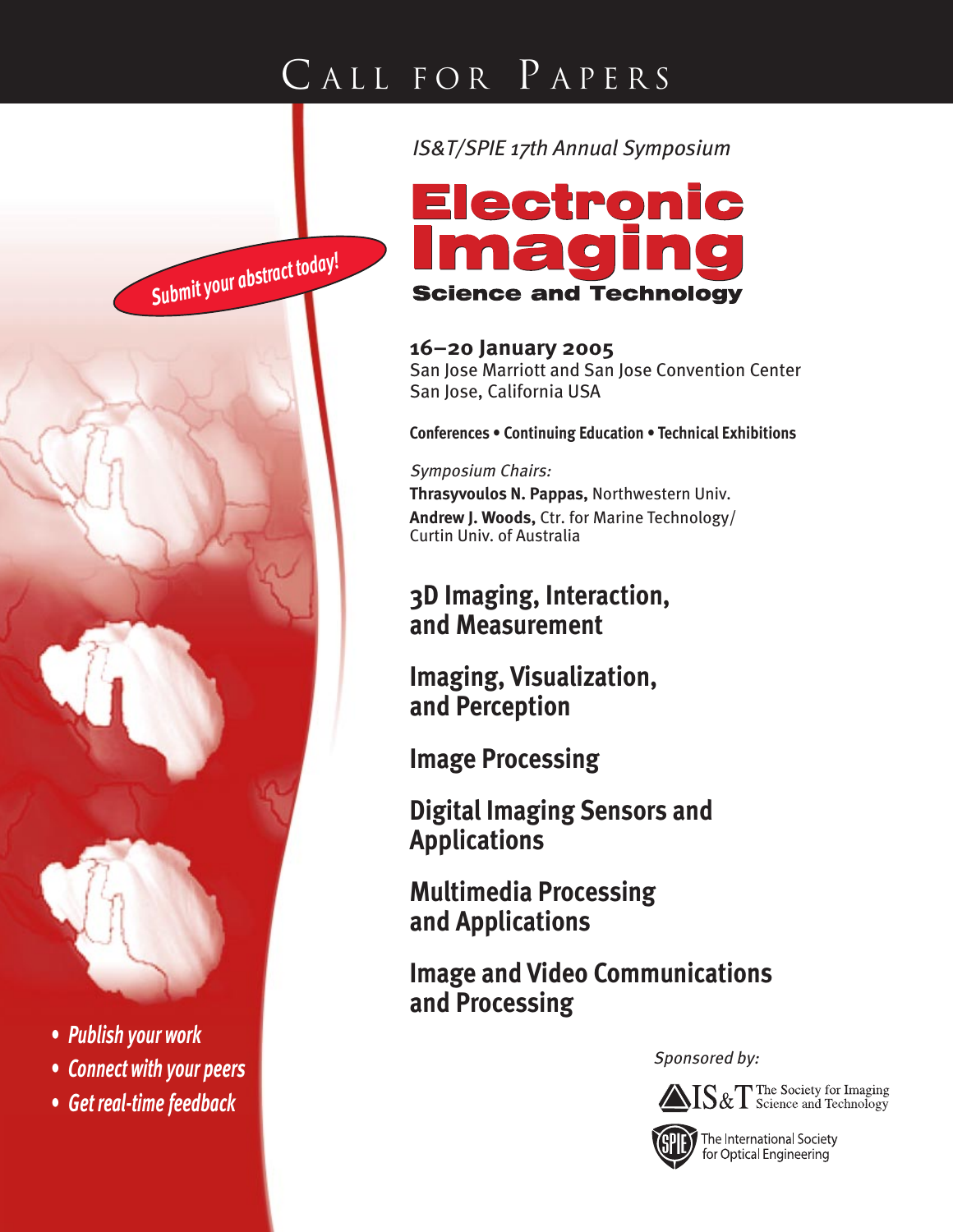*IS&T/SPIE 17th Annual Symposium*



### **16–20 January 2005**

San Jose Marriott and San Jose Convention Center San Jose, California USA

**Conferences • Continuing Education • Technical Exhibitions**

# **You're invited!**

We invite you to join IS&T —The Society for Imaging Science and Technology and SPIE—The International Society for Optical Engineering for the 17th annual Symposium on Electronic Imaging: Science and Technology, to be held at the San Jose Convention Center in San Jose, California, 16-20 January 2005.

Over the past several years, the field of "Electronic Imaging" has expanded to encompass a large and diverse range of topics, from image acquisition and display devices, to sophisticated image processing and analysis algorithms, to applications in virtual reality and art. Significant advances in image processing are being enabled by the increase in computing power available at our fingertips and advances in the understanding of the human visual system. Imaging systems are everywhere from advanced scientific explorations to our everyday lives. A mobile phone is considered passé if it doesn't include a digital still camera and a color screen, while rovers equipped with stereoscopic digital still cameras are roaming the surface of Mars and providing important insights. Electronic imaging researchers are at the center of all these important imaging innovations.

The annual Symposium on Electronic Imaging: Science and Technology has become the premier international event in the area of electronic imaging. The 2005 symposium will host over two dozen individual conferences on a diverse collection of topics. By presenting your work at EI, you not only benefit from the opportunity of obtaining feedback from your peers, but you also open the door to many other opportunities. Many fruitful collaborations have been enabled by chance meetings at past EI symposiums. The symposium plenary sessions and conference keynote presentations provide an opportunity to hear and meet leaders in the field. Additional professional experiences are provided by the receptions, the vendor exhibition, interest group meetings, and technology demonstrations that are part of the EI symposium. In addition, Photonics West will take place in the same location the following week.

The attendees of the EI Symposium are a rich and diverse crowd, with strong international representation from industry, government, and academic research communities. This composition ensures that the complete range of applied and academic research is in play throughout the symposium. The conference chairs and their technical committees represent a great resource for the newcomer who seeks ways of becoming connected to the EI community and, perhaps, to eventually participate in organizing a conference. Becoming directly involved in EI is also an excellent way to develop contacts and learn who's who in the various fields.

Finally, the greater Bay Area, especially San Francisco, has much to offer in terms of culture, entertainment, and sightseeing. The weather in late January is often cool and sunny which makes for a most pleasant stay.

EI 2005 is a major event for the Electronic Imaging community. Plan now to be a part of this exciting Symposium. We urge you to review the call for papers for the various EI conferences—we are sure that you will find one that fits your interests. We are looking forward to seeing you in San Jose.

2005 Symposium Chairs



Thrasyvoulos N. Pappas, Northwestern Univ.



Andrew J. Woods, Ctr. for Marine Technology/ Curtin Univ. of Australia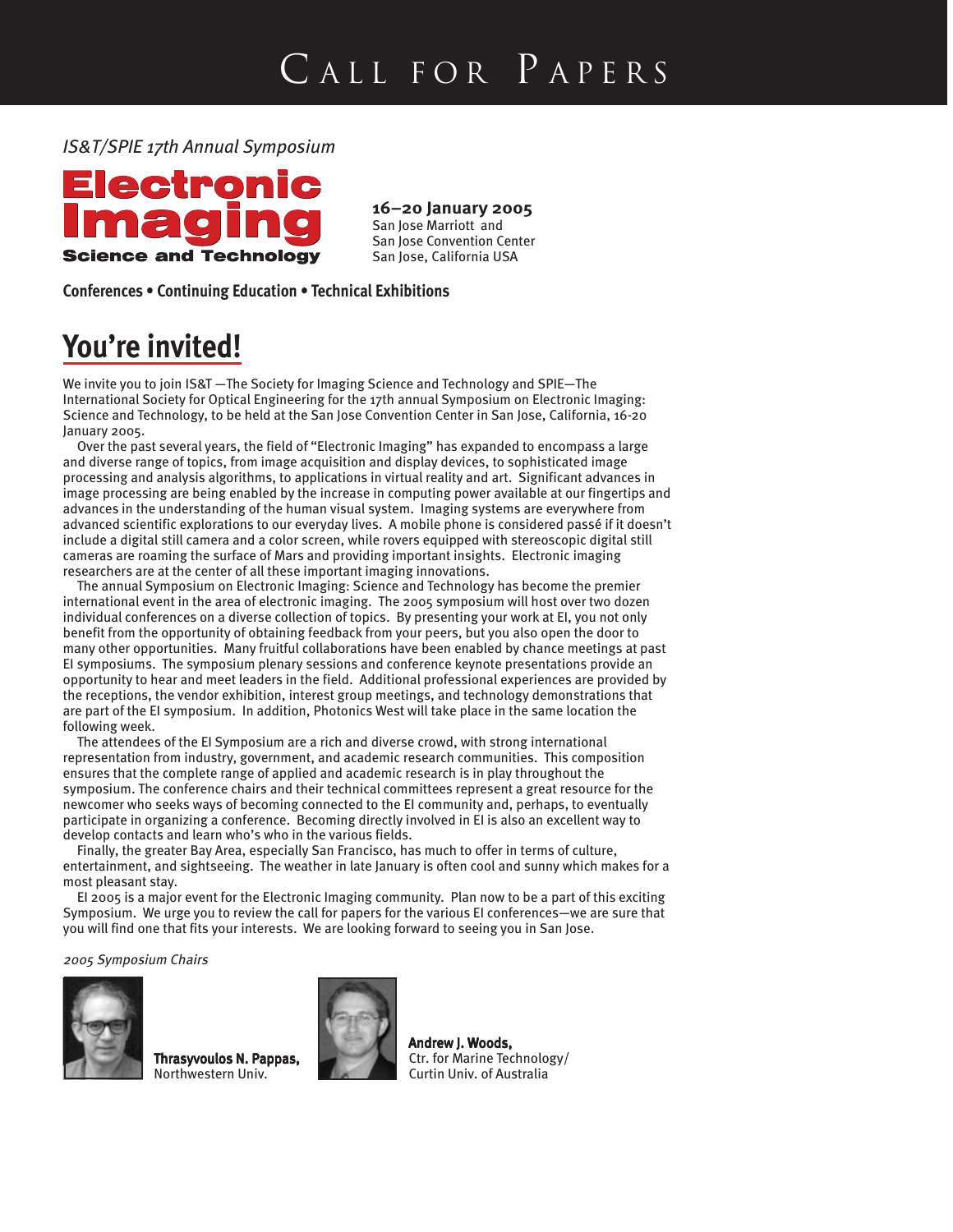## **Call for Papers**

Symposium Chairs:

**Thrasyvoulos N. Pappas,** Northwestern Univ. **Andrew J. Woods,** Ctr. for Marine Technology/ Curtin Univ. of Australia

Symposium Organizing Committee:

Giordano B. Beretta, Hewlett-Packard Co. Robert L. Stevenson, Univ. of Notre Dame

Short Course Chair: Edward J. Delp III, Purdue Univ.

Exhibition Chair: A. Ufuk Agar, Garanti Technologies (Turkey)

#### Technical Organizing Committee:

John G. Apostolopoulos, Hewlett-Packard Labs. Jaakko T. Astola, Tampere Univ. of Technology (Finland) Noboru Babaguchi, Osaka Univ. (Japan) Elisa H. Barney Smith, Boise State Univ. J. Angelo Beraldin, National Research Council Canada Morley M. Blouke, Ball Aerospace & Technologies Corp. Mark T. Bolas, Fakespace Lab., Inc. Katy Börner, Indiana Univ. Charles A. Bouman, Purdue Univ. Michael Bove Jr., Massachusetts Institute of Technology Surendar Chandra, Univ. of Notre Dame Edward Y. Chang, Univ. of California/Santa Barbara Reiner Creutzburg, Fachhochschule Brandenburg (Germany) Scott J. Daly, Sharp Labs. of America Edward J. Delp III, Purdue Univ. Jeffrey M. DiCarlo, Hewlett-Packard Labs. Edward R. Dougherty, Texas A&M Univ. Karen O. Egiazarian, Tampere Univ. of Technology (Finland) Sabry F. El-Hakim. National Research Council Canada Robert F. Erbacher, Utah State Univ. Reiner Eschbach, Xerox Corp. Zeno J. Geradts, Netherlands Forensic Institute Ministry of Justice (Netherlands) Theo Gevers, Univ. of Amsterdam (Netherlands) Matti T. Gröhn, CSC-Scientific Computing Ltd.

(Finland) Armin Gruen, ETH Zürich (Switzerland) Nasser Kehtarnavaz, Univ. of Texas/Dallas Phillip A. Laplante, The Pennsylvania State Univ.

Longin Jan Latecki, Temple Univ. Rainer W. Lienhart, Intel Corp.

lan E. McDowall, Fakespace Labs, Inc. Gabriel G. Marcu, Apple Computer, Inc. Fabrice Meriaudeau, Univ. de Bourgogne (France) John O. Merritt, The Merritt Group Eric L. Miller, Northeastern Univ. Yoichi Miyake, Chiba Univ. (Japan) Ricardo J. Motta, PIXIM, Inc. David M. Mount, Univ. of Maryland/College Park Nasser M. Nasrabadi, Army Research Lab. Sethuraman Panchanathan, Arizona State Univ. Jeffery R. Price, Oak Ridge National Lab. Rene Rasmussen, Xerox Corp. Syed A. Rizvi, Univ. of New York/Staten Island Jonathan C. Roberts, Univ. of Kent (United Kingdom) Bernice E. Rogowitz, IBM Thomas J. Watson Research Ctr. Lenny I. Rudin, Cognitech, Inc. Amir Said, Hewlett-Packard Labs. Nitin Sampat, Rochester Institute of **Technology** Simone Santini, Univ. of California/San Diego Raimondo Schettini, DISCo/Univ. degli Studi di Milano-Bicocca (Italy) Matthew R. Stein, Roger Williams Univ. Subramania Sudharsanan, Queen's Univ. (Canada) Kazem Taghva, Univ. of Nevada/Las Vegas Jarmo Takala, Tampere Univ. of Technology (Finland) Nalini Venkatasubramanian, Univ. of California/Irvine Ping Wah Wong, IDzap LLC Angela Y. Wu, American Univ.

**Reach a global audience!** *Manuscripts are published in IS&T and SPIE Digital Libraries.*

Figures used courtesy of J. Da Rugna and H. Konik from Proceedings Vol. 5304-37.

Submit your abstract online: www.electronicimaging.org

### **Contents**

| 3D Imaging, Interaction,                                 |
|----------------------------------------------------------|
| and Measurement  4-6                                     |
| Stereoscopic Displays and<br>Applications XVI (El101)  4 |
| The Engineering Reality of Virtual                       |
| <b>Telemanipulator and Telepresence</b>                  |
| Technologies IX (El103)  5<br>Videometrics IX (El116)  6 |

### Imaging, Visualization,

| and Perception $\ldots \ldots \ldots \ldots$ 7-9             |  |
|--------------------------------------------------------------|--|
| Human Vision and Electronic Imaging X (El104) 7              |  |
| Color Imaging: Processing, Hardcopy, and                     |  |
| <b>Image Quality and System</b><br>Performance II (El106)  8 |  |
| Visualization and Data Analysis 2005 (El107) . 9             |  |
| Internet Imaging VI (El108)  9                               |  |

| Image Processing  10-14                           |
|---------------------------------------------------|
| Real-Time Imaging IX (El109)  10                  |
| Image Processing: Algorithms and                  |
| Systems IV (El110)  10                            |
| Applications of Neural Networks and Machine       |
| Learning in Image Processing IX (El111) 11        |
| Computational Imaging III (El112)  12             |
| Vision Geometry XIII (El113)  12                  |
| Document Recognition and Retrieval XII (El117) 13 |
| Investigative Image Processing III (El123)  14    |

### Digital Imaging Sensors and

| Applications  15-16                              |  |
|--------------------------------------------------|--|
| Sensors, Cameras, and Systems for Scientific/    |  |
| Industrial Applications VII (El114) 15           |  |
| Digital Photography (El115) 15                   |  |
| <b>Machine Vision Applications in Industrial</b> |  |
| Inspection XIII (El118)  16                      |  |

#### Multimedia Processing

| and Applications $\dots \dots \dots \dots$ 17-19                                    |
|-------------------------------------------------------------------------------------|
| Multimedia Computing and Networking 2005                                            |
| Security, Steganography, and Watermarking<br>of Multimedia Contents VII (El120)  18 |
| Storage and Retrieval Methods and<br>Applications for Multimedia 2005 (El121) 18    |
| <b>Embedded Processors for Multimedia</b><br>and Communications II (El122)  19      |
| Multimedia on Mobile Devices (El124)  19                                            |
| Image and Video Communications<br>and Processing 20                                 |
|                                                                                     |

- Image and Video Communications and Processing III (EI125) . . . . . . . . . . . . . . . 20 General Information . . . . . . . . . . . 22
- Submission of Abstracts . . . . . . . 23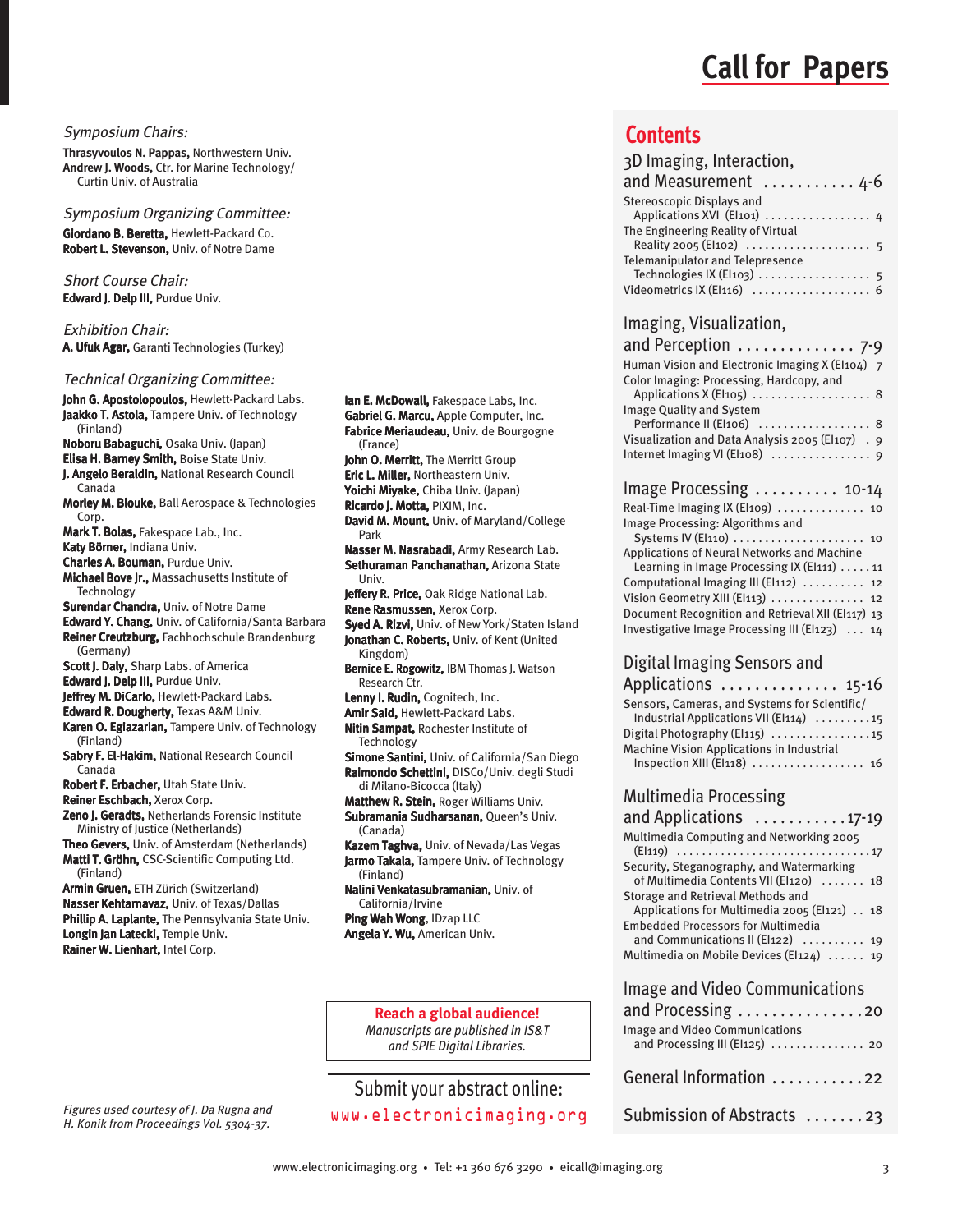## **3D Imaging, Interaction, and Measurement**

## **Stereoscopic Displays and Applications XVI (EI101)**

Post-Meeting Proceedings Due Dates: Abstracts (500 words) Due: 5 July 2004 Final Summary (200 words): 15 November 2004 Manuscripts Due: 20 December 2004

Conference Chairs: Andrew J. Woods, Ctr. for Marine Science and Technology/Curtin Univ. of Technology (Australia); John O. Merritt, The Merritt Group

Program Committee: Neil A. Dodgson, Univ. of Cambridge (United Kingdom); Gregg E. Favalora, Actuality Systems, Inc.; Janusz Konrad, Boston Univ.; Shojiro Nagata, Intervision (Japan); Lew B. Stelmach, Communications Research Ctr. Canada; Vivian K. Walworth, Jasper Associates

This conference will focus on recent advances in stereoscopic imaging, covering topics such as 3D display hardware, developments in computer software and digital techniques, and applications that illustrate the user-interface issues and cost/ benefit trade-offs of stereoscopic 3D displays. In both real-world and computer-generated imaging applications, stereoscopic 3D display technologies can enhance the user's ability to perceive objects in their correct spatial locations, to move through display space easily, and to manipulate objects efficiently and accurately. The parallel focus on human factors issues and applications requirements is intended to guide future display system development and task-based evaluation of 3D technologies. The conference will bring together practitioners and researchers from industry and academia to facilitate an exchange of current information on stereoscopic 3D techniques and applications. Hardware demonstrations of 3D technologies and applications are strongly encouraged at the conference demonstration session. Facilities for large-screen stereoscopic projection (both still and video) will be available for the presenters.

Papers are solicited for, but not limited to, the following topics:

- Advances in stereoscopic display technologies autostereoscopic displays, super and highdensity multiview displays, volumetric displays, stereoscopic projection, and other 3D displays
	- methods for recording, playback, transmission, and -processing of stereoscopic video
- stereoscopic computer graphics and stereoscopic gaming
- Digital stereoscopic imaging
- stereoscopic computer graphics - image processing and compression of
- stereoscopic imagery - stereoscopic image synthesis: 2D to 3D
- conversion, depth map generation, and multiviewpoint generation
- transmission standards supporting digital stereoscopic images
- software and hardware issues for computer display of stereoscopic images
- 3D image acquisition/generation techniques - single- and multi-lens camera systems
- motion parallax, volume projection, graphical construction, stereoscopic computer graphics, and other stereoscopic image generation techniques
- guidelines for stereoscopic content development
- Design and development of stereoscopic display systems for teleoperation, telerobotics, telepresence, telesurgery, and augmented reality
- Applications of stereoscopic displays in areas such as scientific visualization, medical imaging, teleoperation and telepresence, industrial inspection, communications, entertainment, broadcast/ cable TV, training, CAD/CAM, molecular modeling, advertising, and others
- Human factors issues in stereoscopic display systems
- task performance comparisons between stereoscopic and non-stereoscopic displays
- side-benefits of stereoscopic display techniques
- evaluation methodologies (e.g., depthacuity measurement) and taskperformance testing
- benefits for processing and compression of stereoscopic images
- User-interface issues in stereoscopic display system design
- perceptual and cognitive guidelines for stereoscopic displays
- 3D remote manipulation and control of viewpoint
- ortho-stereo, hyper-stereo, and the geometry of 3D perceptual space
- Standards for stereoscopic imaging.

Visit the SD&A conference website for more information: http://www.stereoscopic.org

## IMPORTANT DATES

Abstract Due Date: 5 July 2004 See individual call for specific submission requirements.

Submissions imply the intent of at least one author to register, attend the symposium, present the paper (either orally or in poster format), and submit a full-length manuscript for publication in the conference Proceedings.

#### Manuscript Due Date for On-Site Proceedings: 25 October 2004

See individual call for specific conferences with Proceedings available at the symposium.

#### Manuscript Due Date: 20 December 2004

See individual call for specific conferences with Post-Meeting Proceedings.

Manuscripts will be peer-reviewed, and accepted papers will be published in the Proceedings.

#### Final Summary (200 words) Due Date: 15 November 2004

Final summaries received by this date, if accepted, will be distributed at the meeting.

### Submit your abstract online: www.electronicimaging.org

#### **Reach a global audience!**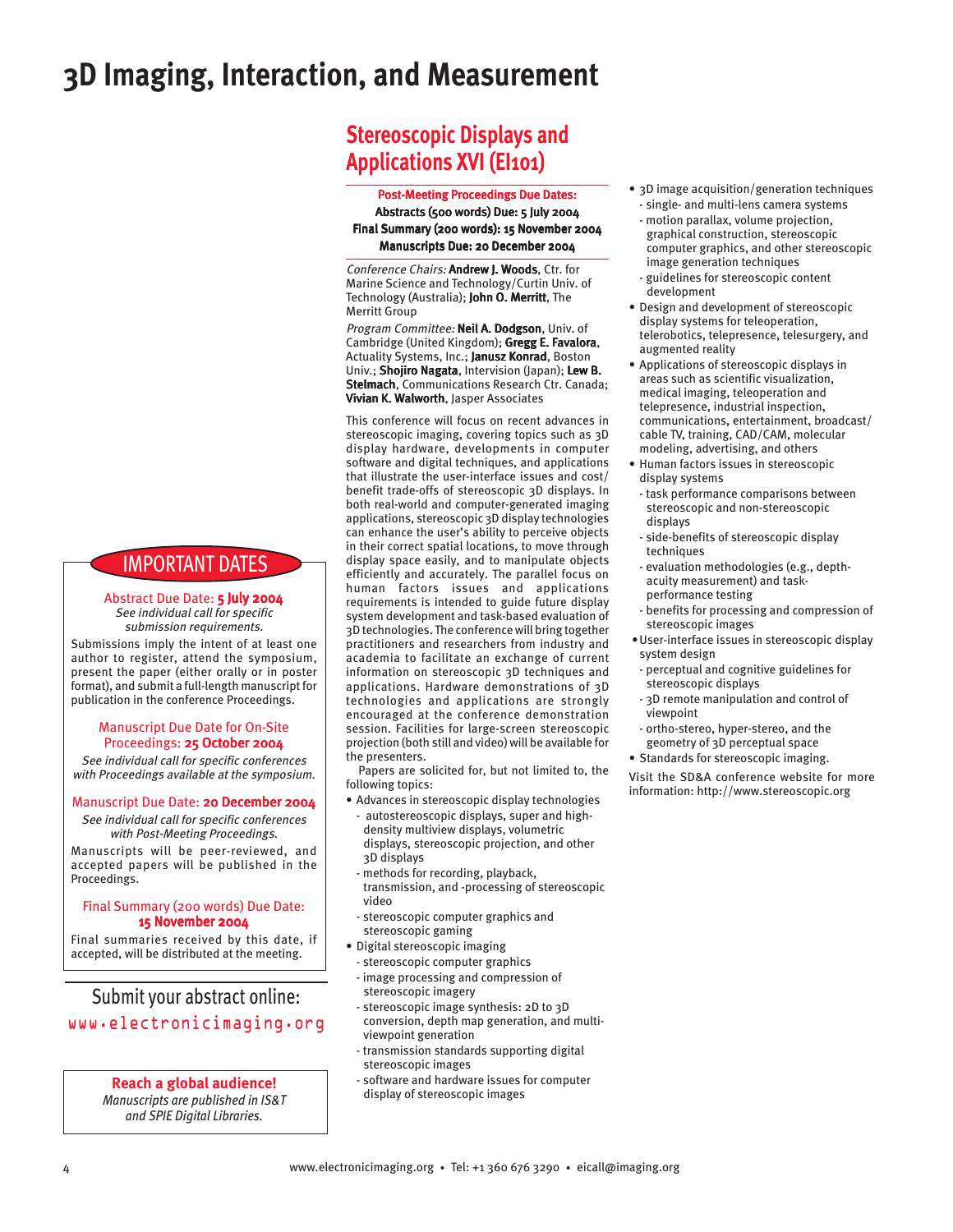## **3D Imaging, Interaction, and Measurement Call for Papers**

## **The Engineering Reality of Virtual Reality 2005 (EI102)**

Post-Meeting Proceedings Due Dates: Abstracts (500 words) Due: 5 July 2004 Final Summary (200 words): 15 November 2004 Manuscripts Due: 20 December 2004

Conference Chairs: Mark T. Bolas, Ian E. McDowall, Fakespace Labs., Inc.

Program Committee: Nick England, 3rdTech, Inc.; Guillaume Moreau, CNRS (France); Shojiro Nagata, InterVision (Japan); Daniel J. Sandin, Univ. of Illinois/Chicago; Andreas Simon, Fraunhofer Institute for Media Communication (Germany); Henry A. Sowizral, Sun Microsystems, Inc.

Virtual and augmented reality systems are evolving. In addition to research, the trend toward real applications continues and practitioners find that technologies and disciplines must be tailored and integrated for specific visualization and interactive applications. This conference serves as a forum where advances and practical advice toward this end is presented and discussed, and where research results can be presented. In addition to the general topic area, the 2005 conference is encouraging the submission of work in the following areas:

- Industrial Applications: Systems that solve real-world problems from a wide variety of disciplines are a mainstay of the conference. It especially promotes papers that describe systems which are important because of the problems they solve, and not the technology they use, and papers that describe systems which can quantify their utility. Practitioners in industry are highly encouraged to make submissions.
- Compelling Experiences: A compelling immersive experience transports the user to a place that is viscerally felt, not easily forgotten, yet completely synthetic. This requires subtle interplay between the technological and creative arts. Papers that present working systems or ongoing research into the delicate balance between these disciplines are desired.
- Stubborn Problems: Interaction, tracking, lag, rendering speed, field of view, resolution B these are but a few of the topic areas which vex the field every year. Papers presenting work improving the state of the art in these areas are encouraged. In addition, the 2005 conference is specifically seeking work that explores manual interaction in 3D environments.
- Demonstrations: A half-day joint session with the Stereoscopic Displays and Applications conference provides a welcome forum to present work with additional hands-on demonstrations. Past demonstrations have ranged from optical sub-assemblies to complete products ready for market. If desired, submitted abstracts should indicate interest in demonstration session participation.

• Late Breaking Progress: One to two presentations are allotted for exciting 'late breaking' work that is submitted after the formal paper deadline but within a month of the conference date. Papers reporting on work-inprogress, last minute results, or interesting but incomplete findings are welcome for these limited spots.

Peer Reviewed Papers: If you would like to submit your paper for a Reviewed Papers Section, please indicate such interest and submit a completed paper, as opposed to a simple abstract, by the abstract due date.

#### **Telemanipulator and Telepresence Technologies IX (EI103) New to Electronic Imaging**

Post-Meeting Proceedings Due Dates: Abstracts (500 words) Due: 5 July 2004 Final Summary (200 words): 15 November 2004 Manuscripts Due: 20 December 2004

Conference Chair: Matthew R. Stein, Roger Williams Univ.

Program Committee: Greg R. Luecke, Iowa State Univ.; John O. Merritt, The Merritt Group; Barry Richardson, Monash Univ. (Australia)

This program will address issues and recent advances in telemanipulator and telepresence technology. Common to all teleprescence systems is a human and computer physically interacting for the purpose of investigating or manipulating a remote environment.

Topics include fundamental research and application examples of telemanipulation and telepresence technology, including augmented reality, haptic and kinesthetic interfaces, telepresence system modeling, analysis, and control, and efficient operator interface designs. Of particular interest are systems using the Internet as a communication media and techniques addressing the inherent communication time delay.

Papers are solicited for, but not limited to, the following topics and related areas:

- research and applications in telemedicine and telesurgery
- systems in hazardous environments including space, underwater, construction, security, battlefield, and radioactive environments
- telemanipulation and teleprescence using the Internet
- assistive telerobotic systems for persons with disabilities
- multimodal user input and interface methods using combinations of speech, vision, kinesthesis, gesture recognition and text
- augmented reality, virtual environments in business, manufacturing, and entertainment
- reactive planning and subsumption approaches to teleoperation
- system experimental results and performance evaluation methodologies
- kinesthetic (force/position) and graphical displays
- human-machine interface issues, ergonomics and operator aids, including graphics visualization, human sensory perception/ information processing and psychometrics
- Internet or Online robots and systems.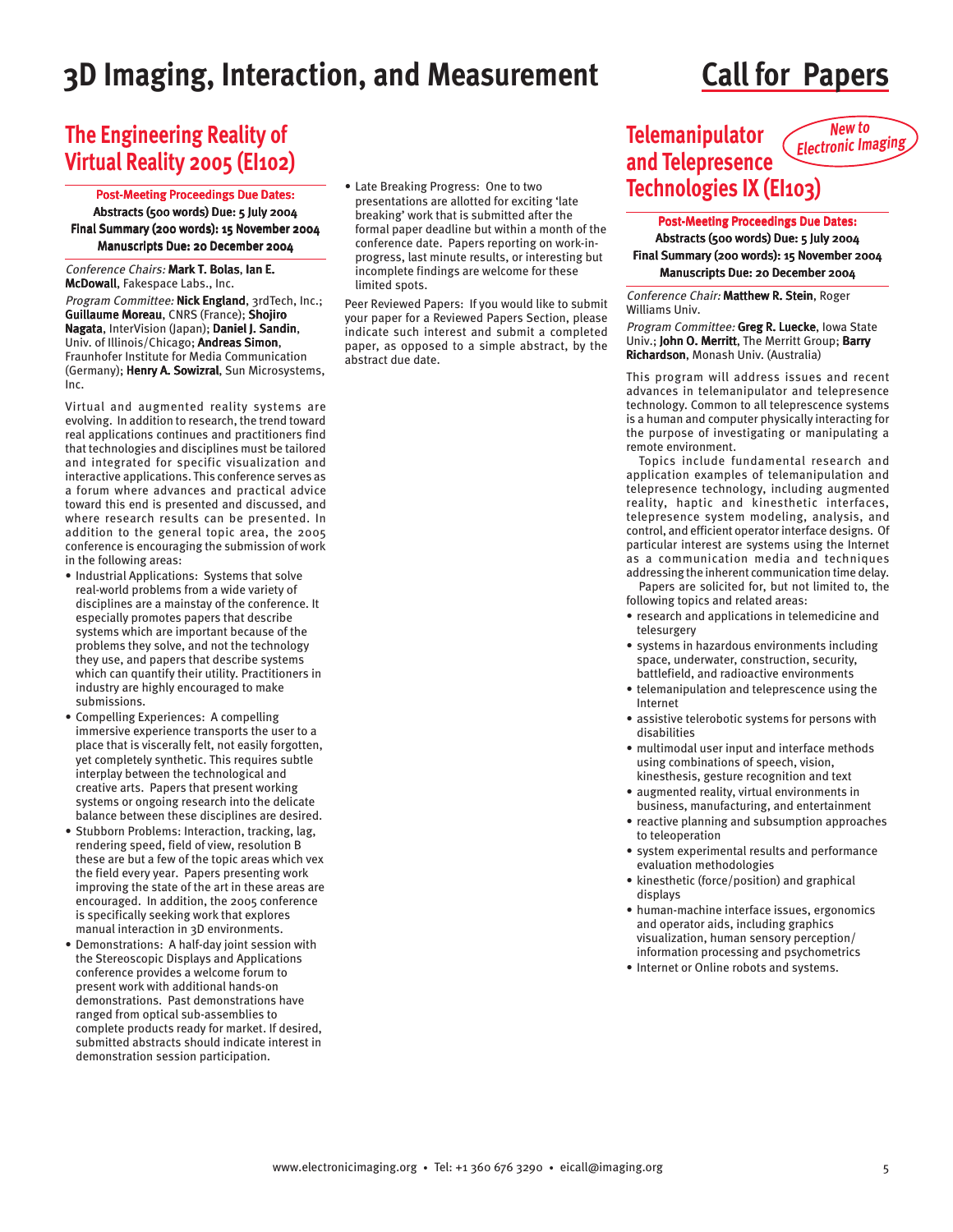# **3D Imaging, Interaction, and Measurement**

## **Videometrics IX (EI116)**

#### On-site Proceedings Due Dates:

Abstracts (500 words) Due: 5 July 2004 Manuscripts Due: 25 October 2004 Final Summary (200 words): 15 November 2004

Conference Chairs: I. Angelo Beraldin, Sabry F. El-Hakim, National Research Council Canada; Armin Gruen, ETH Zürich (Switzerland); James S. Walton, 4D Video

Program Committee: Hirofumi Chikatsu, Tokyo Denki Univ. (Japan); Dieter Fritsch, Univ. Stuttgart (Germany); Joao G. M. Goncalves, European Commission/Joint Research Ctr. (Italy); Gabriele Guidi, Univ. of Florence (Italy); Henrik G. A. Haggren, Helsinki Univ. of Technology (Finland); George I. Karras, Technical Univ. of Athens (Greece); Hans-Gerd Maas, Technische Univ. Dresden (Germany); Lars S. Nyland, Colorado School of Mines; Mark R. Shortis, RMIT Univ. (Australia); Luc J. Van Gool, Katholieke Univ. Leuven (Belgium)

For the past twelve years, the conference on Videometrics has been providing a unique forum for computer vision and Photogrammetry researchers and practitioners to present the latest advances in precise 3D measurement and modeling from imaging and range sensors. This conference was originally focused on the metric performance of sensors and algorithms to produce the most accurate and reliable geometric measurements and models. Topics such as sensor calibration, performance evaluation, and accurate object reconstruction were prevailing. This has now been expanded to encompass all phases of 3D imaging and modeling of real scenes including automation of data collection and processing, improving the visual quality and realism, visualization, animation, and data management for real-time manipulation. This is in response to the fast growing interest in 3D imaging and modeling technology and the increase in demand of such models in applications such as rapid product development, virtual museums, documentation of monuments and architecture for cultural heritage, marketing and tourism, human body modeling, medicine, and exploration of remote and hazardous sites, to name a few.

We invite submission of original research contributions, as well as demonstrations of successful applications in, but not limited to, the following technical areas:

#### **3D Sensing and Calibration**

- 3D sensing and scanning devices, systems, and methods
- advances in practical and automatic calibration techniques
- automatic data acquisition and strategies for next best view planning
- sensor and data fusion.

#### **3D Processing and Modeling**

- precise object, site, and complex environment modeling
- image-based 3D modeling
- assessment of model quality (including view registration and surface modeling)
- automatic matching and segmentation of structured and unstructured scenes
- projective vs. perspective transformations
- range data processing and modeling
- multiview registration and integration
- modeling of deformable surfaces
- 3D medical image analysis.

#### **Visualization**

- hybrid image- and model-based rendering
- multi-resolution 3D representations
- texture acquisition and integration
- viewpoint/illumination dependent texture mapping
- realistic rendering representations and techniques.

#### **Motion Capture and Animation**

- capture, storing, archiving, analysis, and display of image sequences
- procedures that facilitate the use of cameras as transducers
- image matching and tracking in motion analysis and surface deformation.

#### **Applications (industrial, medical, cultural heritage, entertainment, etc.)**

The program committee will review all submissions.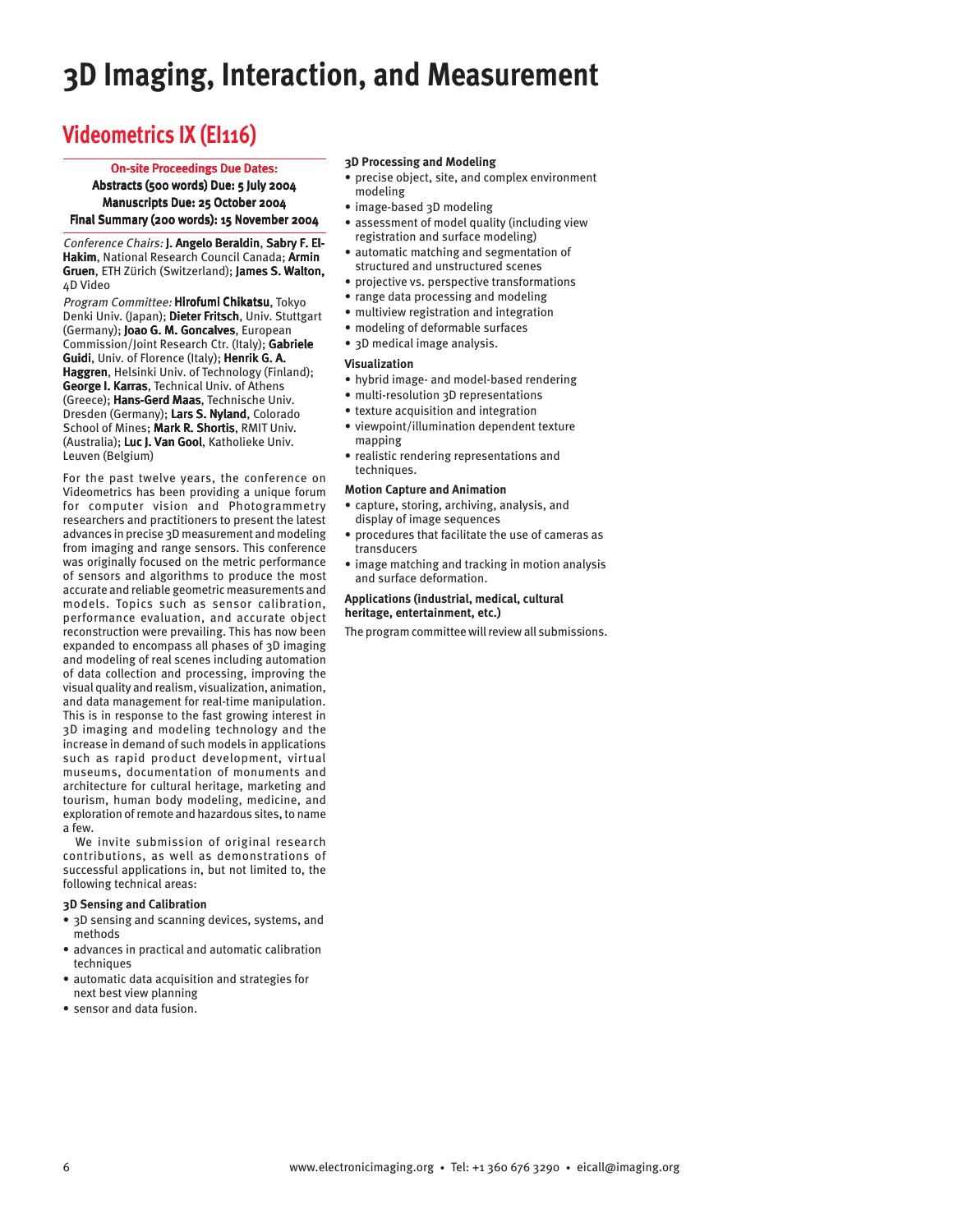## **Imaging, Visualization, and Perception**

# **Call for Papers**

## **Human Vision and Electronic Imaging X (EI104)**

#### Post-Meeting Proceedings Due Dates:

Abstracts (1,000 to 2,000 words) Due: 5 July 2004 Final Summary (200 words): 15 November 2004 Manuscripts Due: 20 December 2004

Conference Chairs: Bernice E. Rogowitz, IBM Thomas J. Watson Research Ctr.; Thrasyvoulos N. Pappas, Northwestern Univ.; Scott J. Daly, Sharp Labs. of America

Program Committee: Albert J. Ahumada, Jr., NASA Ames Research Ctr.; Jan P. Allebach, Purdue Univ.; Walter R. Bender, MIT Media Lab.; Michael H. Brill, Datacolor; John C. Dalton, Synthetik Software; Huib de Ridder, Delft Univ. of Technology (Netherlands); Gunilla A. Derefeldt, Swedish Defence Research Agency (Sweden); Miguel P. Eckstein, Univ. of California/Santa Barbara; Elena A. Fedorovskaya, Eastman Kodak Co.; Jennifer Gille, Raytheon Co.; Laurent Itti, Univ. of Southern California; Stanley A. Klein, Univ. of California/Berkeley; Jan J. Koenderink, Univ. Utrecht (Netherlands); John J. McCann, McCann Imaging; Jeffrey B. Mulligan, NASA Ames Research Ctr.; Karol Myszkowski, Max-Planck-Institut für Informatik (Germany); Adar Pelah, Univ. of Cambridge (United Kingdom); Hawley K. Rising III, Sony Electronics; Robert J. Safranek, Benevue, Inc.; Christopher W. Tyler, Smith-Kettlewell Eye Research Institute; Andrew B. Watson, NASA Ames Research Ctr.

The goal of this conference is to explore the role of human vision, perception, and cognition in the design, analysis, and use of computer-based image and data systems. Over the years, it has brought together researchers from a wide variety of disciplines, from all over the world, for a rich and lively exchange of ideas. This dialogue is based on the growing understanding that the human observer is a fundamental key to the advancement of image systems, and that advances in these systems and applications stimulate new research into the vision, perception, and cognition of the human observer. Papers are welcome on basic and applied research in:

#### **1) Human perception and cognition**

- Models and experimental research
- Psychophysical, neurophysiological, and computational approaches
- Fundamental contributions in spatial, temporal, and color vision
- Fundamental contributions in auditory, haptic, and chemical senses
- Multimodal perception (e.g., spatial/auditory interactions)
- Attention, memory, and learning
- Pattern recognition, visual organization, object perception
- **2) Color perception and its applications**
- Computational and perceptual models of color vision
- Spatial/temporal/color interactions
- Perceptual approaches to device-independent color
- Effective use of color

#### **3) Psychophysical evaluation of image and multimedia quality**

- Perceptual and cognitive evaluation of image and video quality
- Perceptual metrics for compression and rendering
- Audio-visual interactions
- **4) Human vision-based algorithms for:**
- Still image and video compression
- Image enhancement and restoration
- Image halftoning and rendering
- Computer graphics and animation

#### **5) Image analysis and perception**

- Image semantics, segmentation, and representation
- Perception of shape, texture, and color features
- Perceptual approaches to multimedia retrieval for digital libraries
- Perceptual image and video similarity metrics
- Visually-intuitive navigation through large databases
- Human vision-based approaches to face, gesture, and gait recognition

#### **6) Perceptual issues in visualization and virtual reality**

- Interactive exploration of data
- Visual cues for data mining
- Perceptual scaling and visual organization
- Incorporating intelligence into interactive systems

#### **7) Art, aesthetics, and emotion in electronic imaging systems**

- Exploiting perception in art
- Emotion and aesthetics in human-computer interfaces

#### **8) Perceptual approaches in life sciences and medical imaging**

- Perceptual features for data representation and analysis
- Image rendering and visualization
- Diagnostically-lossless medical image compression

#### **9) Biological vision and comparative physiology**

#### **10) Visual prosthesis technology**

HVEI conference information may also be found at Submit your abstract online:<br>www.ece.northwestern.edu/~pappas/hvei

### IMPORTANT DATES

#### Abstract Due Date: 5 July 2004 See individual call for specific submission requirements.

Submissions imply the intent of at least one author to register, attend the symposium, present the paper (either orally or in poster format), and submit a full-length manuscript for publication in the conference Proceedings.

#### Manuscript Due Date for On-Site Proceedings: 25 October 2004

See individual call for specific conferences with Proceedings available at the symposium.

#### Manuscript Due Date: 20 December 2004

See individual call for specific conferences with Post-Meeting Proceedings.

Manuscripts will be peer-reviewed, and accepted papers will be published in the Proceedings.

#### Final Summary (200 words) Due Date: 15 November 2004

Final summaries received by this date, if accepted, will be distributed at the meeting.

# www.electronicimaging.org

#### **Reach a global audience!**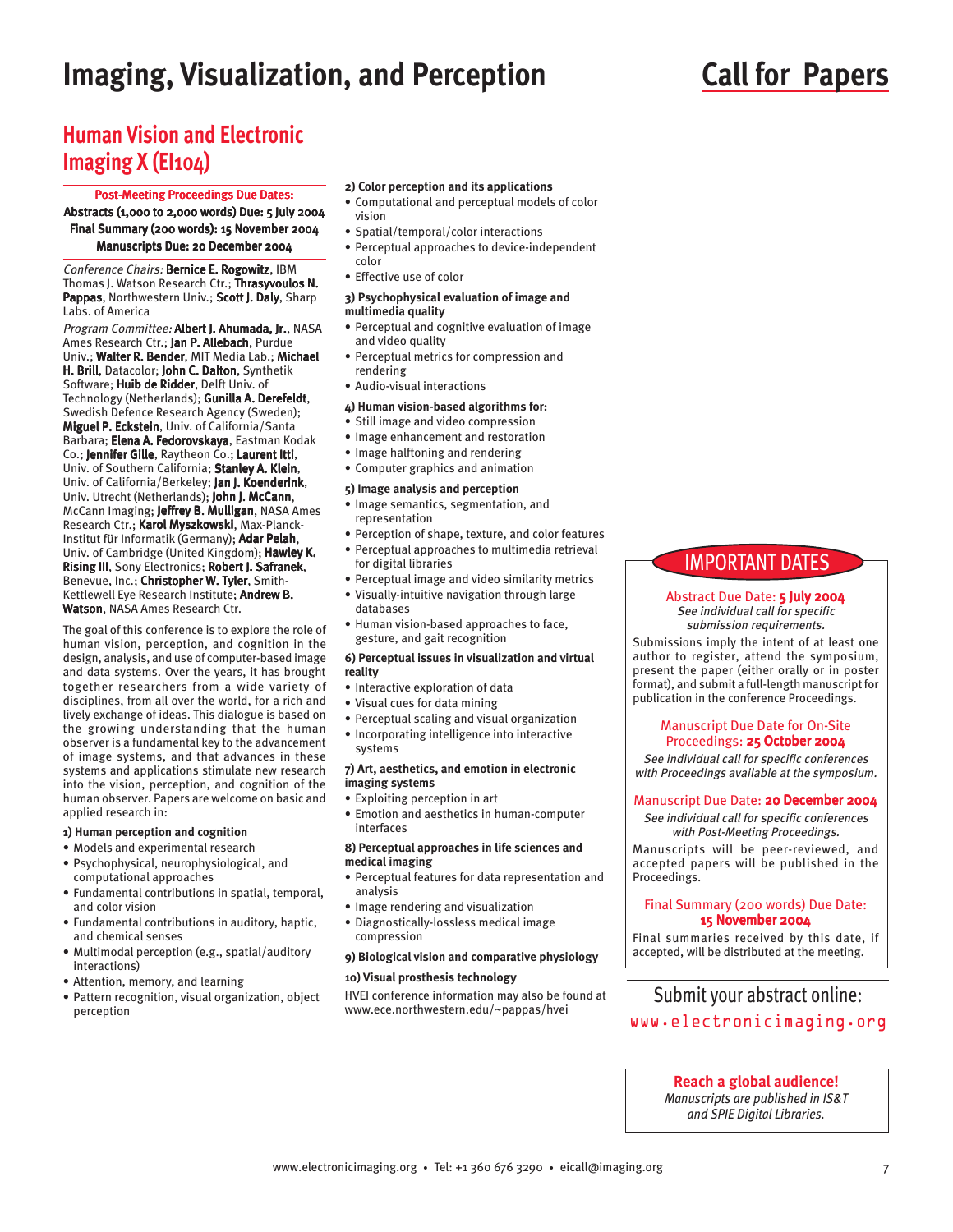## **Imaging, Visualization, and Perception**

## **Color Imaging: Processing, Hardcopy, and Applications X (EI105)**

On-site Proceedings Due Dates:

Abstracts (500 words) Due: 5 July 2004 Manuscripts Due: 25 October 2004 Final Summary (200 words): 15 November 2004

Conference Chairs: Reiner Eschbach, Xerox Corp.; Gabriel G. Marcu, Apple Computer, Inc.

Program Committee: A. Ufuk Agar, Garanti Technologies (Turkey); Jan P. Allebach, Purdue Univ.; Jan Bares, NexPress Solutions, LLC; Phil J. Green, London College of Printing (United Kingdom); Roger-David Hersch, Ecole Polytechnique Fédérale de Lausanne (Switzerland); Patrick G. Herzog, RWTH-Aachen (Germany); Hiroaki Ikegami, Fuji Xerox Co., Ltd. (Japan); Choon-Woo Kim, Inha Univ. (South Korea); Michael A. Kriss, Sharp Labs. of America; Shaun T. Love, Lexmark International, Inc.; Alessandro Rizzi, Univ. degli Studi di Milano (Italy); Shoji Tominaga, Osaka Electro-Communication Univ. (Japan); Chris Tuijn, Agfa-Gevaert N.V. (Belgium)

Color imaging is ubiquitous and developing rapidly. The increased availability of computing resources, software, digital cameras, and the increasing usage of the Internet as a medium for exchanging color images and documents, has led to growing interest in color publication of electronic originals. This in turn has promoted development of technologies necessary for affordable color peripherals. In commercial publishing applications, advances in both digital image processing and printing now enable short run color printing to challenge high quality offset in some sectors. Image transfer between a variety of platforms from initial capture or creation to storage, display, and printing require technology that will preserve image appearance; this is a particular challenge in emerging media such as publishing on the World Wide Web and on mobile platforms.

This conference provides an opportunity for presenting, as well as getting acquainted with the most recent developments in color imaging technologies and applications. Focus of the conference is on color image input, color imaging, emphasizing color in context and color in images, and on the reproduction of images across local and remote devices. A tentative special session on multispectral imaging and its relevance for real world paying customers is planned. The conference covers software, media, and systems. Special attention is given to applications and requirements created by new disciplines. Areas of interest include:

• image processing for color input, hardcopy output and electronic publishing: halftoning, data compression and artifact reduction, automatic color correction, image preference processing, visual tolerance, quantization

- color reproduction: spatial aspects of color, color in context, color reproduction across devices, network color management, color appearance, color preference and estimation, chromatic adaptation, computational color science
- representation and encoding of compound documents: mixed raster content, multiplane imaging models, document compression
- device modeling and characterization: scanners, digital cameras, displays, systems, color models, lookup table methods, color conversion algorithms, gamut mapping, color correction, device limitations, device characterization, methodology, color metrology
- color image encoding and standards: interchange languages, file formats, color encoding, ICC profiles
- multispectral imaging and applications: relevance for real-world paying customers
- systems and architectures: device independent color implementation in commercial systems, color management, color matching device drivers, system performance, imaging workflow
- technology applications: raster imaging and digital image setting, short run printing, prepress, color proofing, professional and consumer devices
- print quality: process control, color calibration and measurements on hardcopy systems, hardcopy media and supplies, print attribute preference, image quality assessment
- applications of color hard and soft copy: medical imaging, cartography, fine arts, use of color in documents, new communications media, knowledge delivery.

In deciding where to submit their papers, potential authors are advised to also consider such closely related EI 2005 conferences as the conference on Human Vision and Electronic Imaging X and Internet Imaging VI.

### Submit your abstract online: www.electronicimaging.org

**Reach a global audience!** *Manuscripts are published in IS&T and SPIE Digital Libraries.*

## **Image Quality and System Performance II (EI106)**

On-site Proceedings Due Dates: Abstracts (500 words) Due: 5 July 2004 Manuscripts Due: 25 October 2004 Final Summary (200 words): 15 November 2004

Conference Chairs: Rene Rasmussen, Xerox Corp.; Yoichi Miyake, Chiba Univ. (Japan)

Program Committee: Peter G. J. Barten, Barten Consultancy (Netherlands); Peter D. Burns, Eastman Kodak Co.; Luke C. Cui, Lexmark International, Inc.; Mark D. Fairchild, Rochester Institute of Technology; Susan Farnand, Eastman Kodak Co.; Dirk Hertel, Polaroid Corp.; Robin B. Jenkin, Cranfield Univ. (United Kingdom); Steven V. Korol, Xerox Corp.; Eric K. Zeise, NexPress Solutions LLC

This conference focuses on the study of image quality for electronic system specification, measurement and design. Application areas include image capture, compression, digital and conventional printing, display technologies and video. Papers are welcome on current research and applications including:

#### **Image quality understanding, and simulation**

- color and spatial attribute characterization and metrics
- device and system performance modeling
	- image defect simulation
	- statistical methods for system performance tolerancing.

#### **Subjective image quality evaluation and modeling**

- methods of psychometric scaling
- estimation of observer preference
- integration and interaction of various image quality attributes
- attribute modeling and metrics
- image quality survey design and statistical analysis; internet-based surveys.

#### **Image quality standards for capture, print and display**

- Emerging standards for image quality
- Digital versus analogue standards
- Performance of existing and proposed standards

#### **System performance and modeling**

- modeling and analysis of advances in image acquisition, sampling and encoding
- quality of computer based processing
- extraction of image quality measures from digital images
- instrumentation and industrial measurement systems
- measurement of print and display microstructure (dots, edges, color, resolution, distortion, etc).
- technology dependent characterization (banding, streaking, etc)
- image noise analysis and color error propagation
- methods for system performance benchmarking • balancing image quality against cost, features and reliability.

When considering whether to submit a paper, potential authors are advised to also consider related conferences on Human Vision and Electronic Imaging, and Color and Imaging: Processing, Hardcopy and Applications.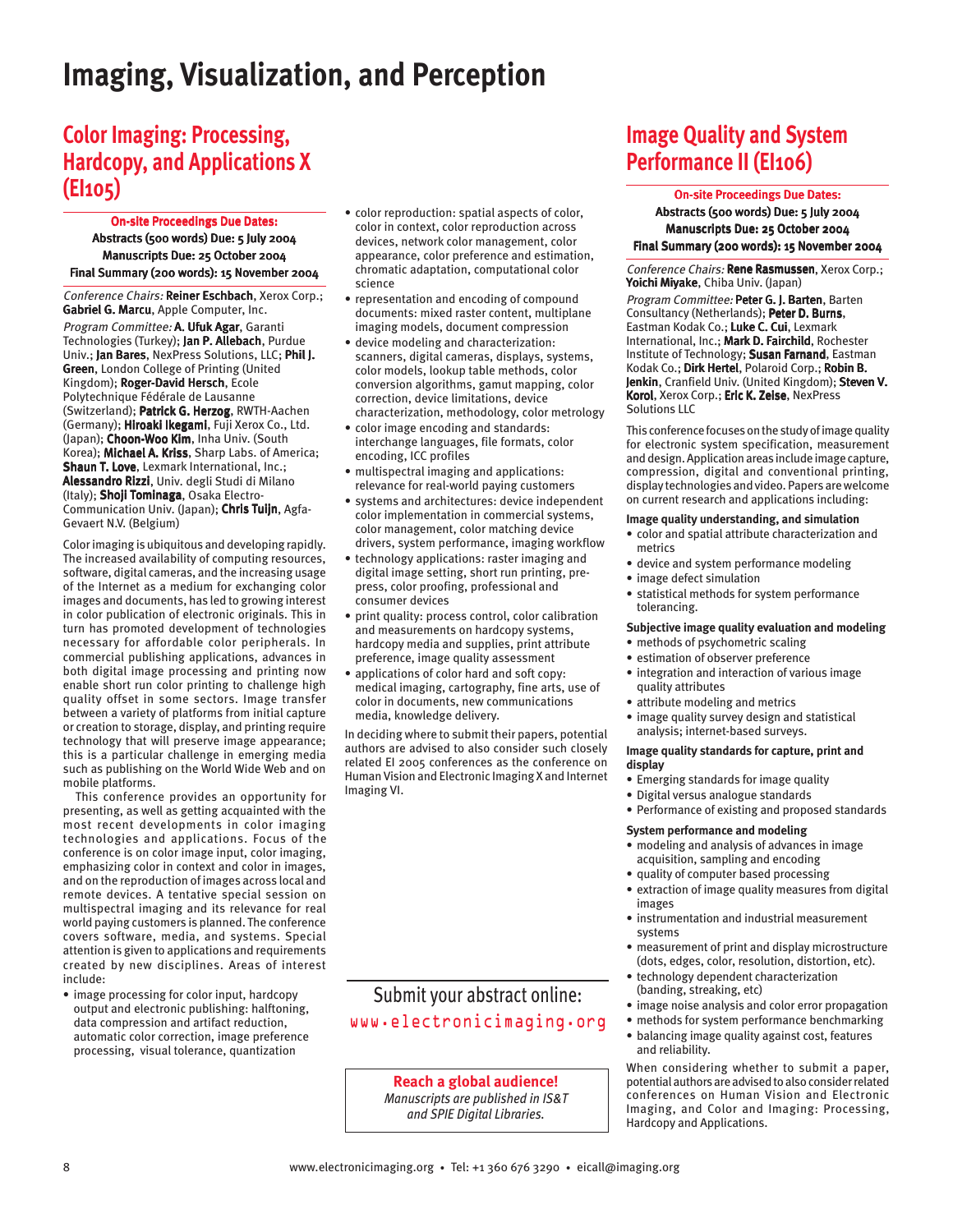## **Imaging, Visualization, and Perception Call for Papers**

## **Visualization and Data Analysis 2005 (EI107)**

#### Post-Meeting Proceedings Due Dates:

Abstracts (full papers for review) Due: 5 July 2004 Final Summary (200 words): 15 November 2004 Final Manuscripts Due: 20 December 2004

Conference Chairs: Robert F. Erbacher, Utah State Univ.; Jonathan C. Roberts, Univ. of Kent (United Kingdom); Matti T. Gröhn, CSC-Scientific Computing Ltd. (Finland); Katy Börner, Indiana Univ.

Cochairs: Ming C. Hao, Hewlett-Packard Labs.; Pak C. Wong, Pacific Northwest National Lab.

Program Committee: Uwe Brinkschulte, Univ. Karlsruhe (Germany); Philip C. Chen, Future, Inc.; L. E. Greenwade, Idaho National Engineering and Environmental Lab.; Hans-Georg Pagendarm, German Aerospace Research Establishment DLR (Germany); Alex Pang, Univ. of California/Santa Cruz; Christopher D. Shaw, Georgia Institute of Technology; Kalpathi R. Subramanian, Univ. of North Carolina/Charlotte; J. E. Swan II, Naval Research Lab.; Craig M. Wittenbrink, NVIDIA; Yingcai Xiao, Univ. of Akron

This conference covers all aspects of visualization and issues affecting successful visualizations. The conference has grown rapidly over the years and has attracted participants from throughout the world. Submissions are peer reviewed with an acceptance rate of ~50% making the quality of the conference and its publications extremely high. We invite you to contribute quality papers covering research results as well as works-in-progress.

The papers from this conference will be published in a bound Proceedings. Authors of the best papers in the conference will have the option of having extended versions of their papers reviewed for publication in the Journal of Electronic Imaging or a future special issue of the Journal of Electronic Imaging focusing on visualization. Additional information can be found at:

http://vw.indiana.edu/vda2005/.

Example topics include, but are not limited to: • Internet imaging, medical imaging, image

- processing
- biomedical visualization and applications
- Internet, web, and security visualizations
- analysis techniques and data mining
- data exploration using classical and novel approaches
- databases and visualization
- high-performance computing and parallel rendering
- tools and applications exemplified by case studies
- virtual environments and data visualization
- information and scientific visualization
- volume and flow visualization

• interaction paradigms and human factors. The conference organizers will also accept suggestions on poster-only presentations, panel topics, and suggestions for invited speakers. Full papers for review are due 5 July 2004.

Please contact IS&T/SPIE (ei@imaging.org) or Robert Erbacher (erbacher@cs.albany.edu) if you have any questions or require further information.

## **Internet Imaging VI (EI108)**

#### On-site Proceedings Due Dates:

Abstracts (500 words) Due: 5 July 2004 Manuscripts Due: 25 October 2004 Final Summary (200 words): 15 November 2004

Conference Chairs: Theo Gevers, Univ. of Amsterdam (Netherlands); Simone Santini, Univ. of California/San Diego; Raimondo Schettini, DISCo/Univ. degli Studi di Milano-Bicocca (Italy) Program Committee: Kobus Barnard, Univ. of Arizona; Jeffrey E. Boyd, Univ. of Calgary (Canada); Alberto Del Bimbo, Univ. degli Studi di Firenze (Italy); Jennifer Gille, Raytheon Co.; Hagit Z. Hel-Or, Univ. of Haifa (Israel); Roger-David Hersch, Ecole Polytechnique Fédérale de Lausanne (Switzerland); Yasuyo G. Ichihara, Hosen-Gakuen College (Japan); Clement H. C. Leung, Victoria Univ. of Technology (Australia); Stéphane Marchand-Maillet, Univ. de Genève (Switzerland); Yong Rui, Microsoft Research; Simon Shim, San Jose State Univ.; Alain Trémeau, Univ. Jean Monnet (France); Luc J. Van Gool, Katholieke Univ. Leuven (Belgium)

The Internet Imaging conference is an international forum for researchers and practitioners to discuss all aspects of the complex relation between the Internet and Imaging techniques. If it is true that we are moving in a post-Gutemberg era (with all the opportunities and the perils involved), the connection between the pervasiveness of the Internet and the semantic richness of images is certainly one of the major propellers of this change. The presence of images and graphical information on the Internet dates back at least ten years, but in the last few years there have been a number of significant developments that tightened the connection between the two significantly. A most significant event is the introduction of languages specifically designed to display graphical information on web browsers and to interact with it. Standard languages like Flash, and more recently, SVG, make it possible not only to display web based information in a graphic way but, maybe more importantly, to interact with it. Starting from these early developments, a whole discipline of web image-based interfaces and systems can be envisioned. These developments, in addition to their intrinsic interest, present a wealth of possible interactions with the traditional internet imaging problems of access to a wide and, as yet, largely untapped, repository of imaging information, from image archives to videos.

This conference is intended as a forum for discussing technologies, applications, and challenges of placing imaging information on the Internet and interacting with it. Special attention will be given to papers describing new applications or presenting well argumented vision statements on potentially revolutionary applications for images and video on the Internet, and on how these applications will take advantage of the opportunities and deal with the challenges of the medium.

- Papers are solicited in the following areas:
- peer-to-peer imaging systems for the internet • languages for describing and manipulating multimedia data
- video summarization and segmentation for Internet access
- data modeling and representation
- content-based retrieval of images and video on the Internet
- evaluation of imaging systems
- database techniques for content-based search on the Internet
- principles of experimental evaluation of internet imaging systems
- evaluation of practical Internet imaging systems
- standards for image and video data (SVG, SMIL, MPEG-7, etc.)
- image transmission
- image-based user interfaces
- applications: education, telemedicine, cultural heritage, digital libraries, collaborative systems, etc.
- multimedia presentation on the Internet: media integration, presentation, management, authoring
- web cameras: their impact on video analysis technology, applications
- social and legal issues for images on the Internet, including intellectual property, content rating, watermarking, authentication, nonrepudiation, internalization, and varying cultural perception of content
- interactive image creation for the Internet: artistic expression.

### IMPORTANT DATES

#### Abstract Due Date: 5 July 2004 See individual call for specific submission requirements.

Submissions imply the intent of at least one author to register, attend the symposium, present the paper (either orally or in poster format), and submit a full-length manuscript for publication in the conference Proceedings.

#### Manuscript Due Date for On-Site Proceedings: 25 October 2004

See individual call for specific conferences with Proceedings available at the symposium.

#### Manuscript Due Date: 20 December 2004

See individual call for specific conferences with Post-Meeting Proceedings. Manuscripts will be peer-reviewed, and

accepted papers will be published in the Proceedings.

#### Final Summary (200 words) Due Date: 15 November 2004

Final summaries received by this date, if accepted, will be distributed at the meeting.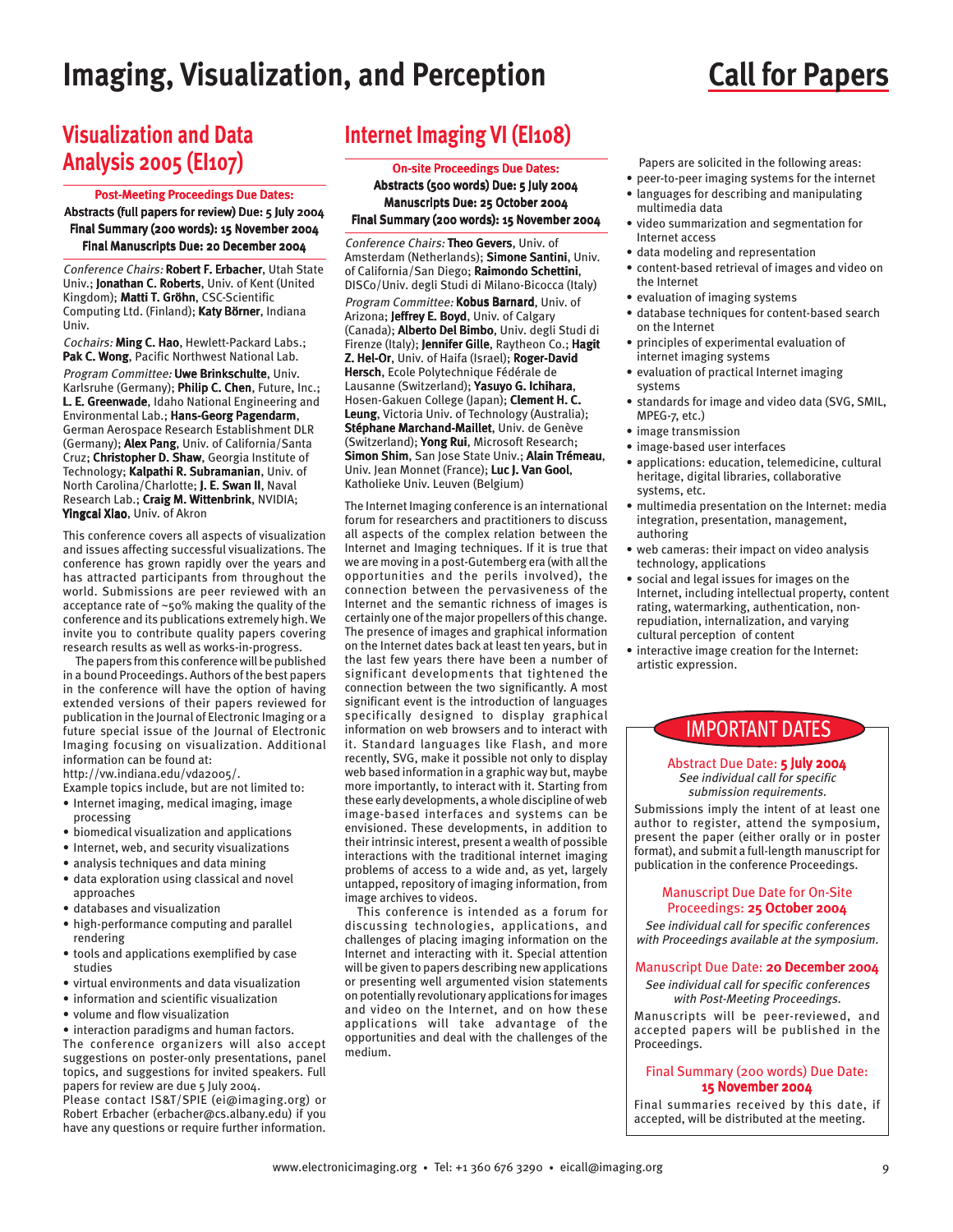## **Image Processing**

## **Real-Time Imaging IX (EI109)**

#### Post-Meeting Proceedings Due Dates:

Abstracts (500 words) Due: 5 July 2004 Final Summary (200 words): 15 November 2004 Manuscripts Due: 20 December 2004

Conference Chairs: Nasser Kehtarnavaz, Univ. of Texas/Dallas; Phillip A. Laplante, The Pennsylvania State Univ.

Program Committee: Mohamed Akil, Groupe ESIEE (France); Aishy Amer, Concordia Univ. (Canada); Jörg Bredno, Philips Research Labs. (Germany); Matthias F. Carlsohn, Computer Vision and Image Communication (Germany); Luciano da Fontoura Costa, Univ. de São Paulo (Brazil); Philip P. Dang, STMicroelectronics Inc.; Edward R. Dougherty, Texas A&M Univ.; Martin Dulovits, ARC Seibersdorf Research GmbH (Austria); Colin J. Neill, The Pennsylvania State Univ.; Volodymyr I. Ponomaryov, Instituto Politecnico Nacional (Mexico); Fatih M. Porikli, Mitsubishi Electric Research Labs.; Purnendu Sinha, Concordia Univ. (Canada); Moira I. Smith, Waterfall Solutions (United Kingdom)

Real-time imaging involves image processing/ analysis where timing constraints are as critical as being logically correct. The Real-Time Imaging conference is intended to bring together scientists and researchers working in real-time imaging and its applications. The conference provides a forum to become aware of new real-time imaging software and hardware as well as their scientific and industrial applications. Papers are solicited but not limited to the following areas:

- real-time image processing and analysis
- real-time image/video compression
- real-time machine vision and inspection
- real-time video surveillance and security
- real-time spectral imaging
- real-time medical imaging
- real-time imaging hardware
- real-time imaging systems and applications.

## **Image Processing: Algorithms and Systems IV (EI110)**

Post-Meeting Proceedings Due Dates: Abstracts (2-page extended abstracts, or full papers) Due: 5 July 2004 Final Summary (200 words): 15 November 2004 Manuscripts Due: 20 December 2004

Conference Chairs: Edward R. Dougherty, Texas A&M Univ.; Jaakko T. Astola, Tampere Univ. of Technology (Finland); Karen O. Egiazarian, Tampere Univ. of Technology (Finland) Program Committee: Til Aach, Medical Univ. of Lübeck (Germany); Sos S. Agaian, Univ. of Texas/ San Antonio; Junior Barrera, Univ. de São Paulo (Brazil); Reiner Creutzburg, Fachhochschule Brandenburg (Germany); Paul D. Gader, Univ. of Florida; Atanas P. Gotchev, Tampere Univ. of Technology (Finland); John C. Handley, Xerox Corp.; Vladimir V. Lukin, National Aerospace Univ. (Ukraine); Stephen Marshall, Univ. of Strathclyde (United Kingdom); Françoise J. Prêteux, Institut National des Télécommunications (France); Giovanni Ramponi, Univ. degli Studi di Trieste (Italy); Jagath K. Samarabandu, Univ. of Western Ontario (Canada); Akira Taguchi, Musashi Institute of Technology (Japan)

The conference Image Processing: Algorithms and Systems IV continues the tradition of the conferences Nonlinear Image Processing and Pattern Analysis in exploring new image processing algorithms. It also reverberates the growing call for integration of the more theoretical research on image processing algorithms with the more applied research on image processing systems.

Specifically, the conference aims at highlighting the importance of interaction between linear, nonlinear, and transform-based approaches for creating sophisticated algorithms and building modern imaging systems for new and emerging applications.

The conference chairs and program committee invite high-quality submissions of papers discussing new results in, but not limited by, the following topics:

#### **Methods**

#### • nonlinear

- filtering: median, alpha-trimmed, and L-filters; stack filtering
- statistical estimation and modeling

#### **Granulometries**

- Neural networks
- fussy systems
- learning
- Bayesian
- error estimation
- networks
- Logical
	- binary and logical transforms and filters
- decision diagrams
- genomic modeling
- Linear
	- block transforms
	- multiresolution pyramids
- wavelets
- Morphology
- mathematical morphology - morphological machines

#### **Applications**

- affine transforms on images: interpolation, rescaling, rotation
- noise reduction (denoising), restoration and enhancement
- biological and medical image processing
- machine vision
- visual and multimedia communication
- data fusion
- shape, object and pattern recognition
- detection and structure identification
- human-machine interaction.

Note: Please follow the submission instructions and submit a two-page extended abstract plus Figures, Tables, etc., clarifying your approach. Full-length manuscript submission (up to 12 pages) is highly encouraged in order to help the peer-reviewing process.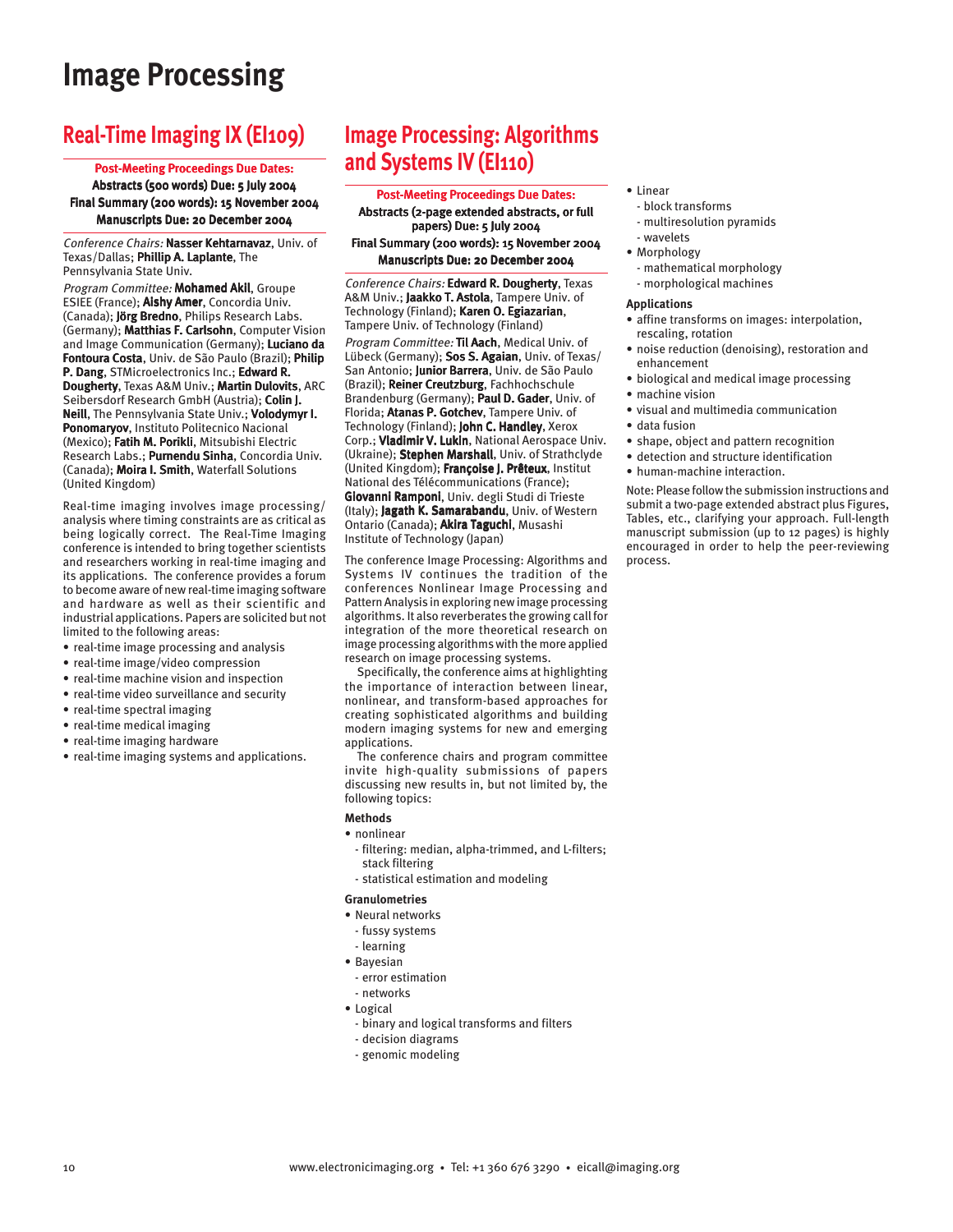## **Image Processing Call for Papers**

### **Applications of Neural Networks and Machine Learning in Image Processing IX (EI111)**

Post-Meeting Proceedings Due Dates:

Abstracts (500 words) Due: 5 July 2004 Final Summary (200 words): 15 November 2004 Manuscripts Due: 20 December 2004

Conference Chairs: Nasser M. Nasrabadi, Army Research Lab.; Syed A. Rizvi, Univ. of New York/ Staten Island

Program Committee: Pierre Baldi, California Institute of Technology; Yoshua Bengio, Univ. de Montréal (Canada); Terry M. Caelli, Curtin Univ. of Technology (Australia); Rama Chellappa, Univ. of Maryland/College Park; Chang Y. Choo, San Jose State Univ.; Sandor Z. Der, Army Research Lab.; Edward R. Dougherty, Texas A&M Univ.; Kunihiko Fukushima, Tokyo Univ. of Technology (Japan); Erol Gelenbe, Univ. of Central Florida; David H. Haussler, Univ. of California/Santa Cruz; Nicolaos B. Karayiannis, Univ. of Houston; Christof Koch, California Institute of Technology; Bart Kosko, Univ. of Southern California; Sun-Yuan Kung, Princeton Univ.; Richard P. Lippmann, MIT Lincoln Lab.; Erkki Oja, Helsinki Univ. of Technology (Finland); Sankar K. Pal, Indian Statistical Institute (India); Tomaso A. Poggio, MIT Artificial Intelligence Lab.; Christoph von der Malsburg, Univ. of Southern California; Jacek M. Zurada, Univ. of Louisville

Recent advances in neural networks and kernelbased learning theory has resulted in a large number of parallel techniques and non-linear models for real-world applications. Kernel-based learning theory allows one to solve complex nonlinear vision problems using simpler learning algorithms. Kernel-based methods can be used to extend the conventional linear algorithms to nonlinear versions. Kernelization of a large number of image processing algorithms are currently under investigation. Neural networks are parallel arrays of simple processing units that can be used for computationally complex tasks such as image processing, machine vision, and computer vision. Neural network models have been applied in lowlevel image processing, clustering techniques for image coding, image restoration and reconstruction, nonlinear image filtering, target detection, radar imaging, medical imaging, document analysis, character, signature, face and object recognition. The focus of this conference is on the emerging applications of neural networks and machine learning to image processing. The objective is to bring together researchers in the field of neural networks, machine learning and image processing to exchange ideas on their applications.

Papers are solicited in the following areas:

• applications of neural networks in low-level image processing, filtering, image enhancement, compression segmentation, coding, and image reconstruction

- nonlinear filtering and neural network predictors
- object recognition, target recognition and face recognition
- neural-network-based character recognition, document image processing, medical image processing
- stochastic optimization algorithms applied to vision
- fuzzy clustering, fuzzy neural networks and their applications
- support vector machine, kernel clustering, kernel feature extraction, kernel principal component analysis, kernel-based discriminant analysis algorithms
- kernel-based learning algorithms applied to image processing applications
- Gaussian processes, committee models, Bayesian modeling and parameter estimation, data fusion
- Independent component analysis, blind source decomposition, dimensionality reduction procedures, and neural network clustering
- time-series networks and their applications.

### IMPORTANT DATES

#### Abstract Due Date: 5 July 2004 See individual call for specific submission requirements.

Submissions imply the intent of at least one author to register, attend the symposium, present the paper (either orally or in poster format), and submit a full-length manuscript for publication in the conference Proceedings.

#### Manuscript Due Date for On-Site Proceedings: 25 October 2004

See individual call for specific conferences with Proceedings available at the symposium.

#### Manuscript Due Date: 20 December 2004

See individual call for specific conferences with Post-Meeting Proceedings. Manuscripts will be peer-reviewed, and accepted papers will be published in the Proceedings.

#### Final Summary (200 words) Due Date: 15 November 2004

Final summaries received by this date, if accepted, will be distributed at the meeting.

### Submit your abstract online: www.electronicimaging.org

#### **Reach a global audience!**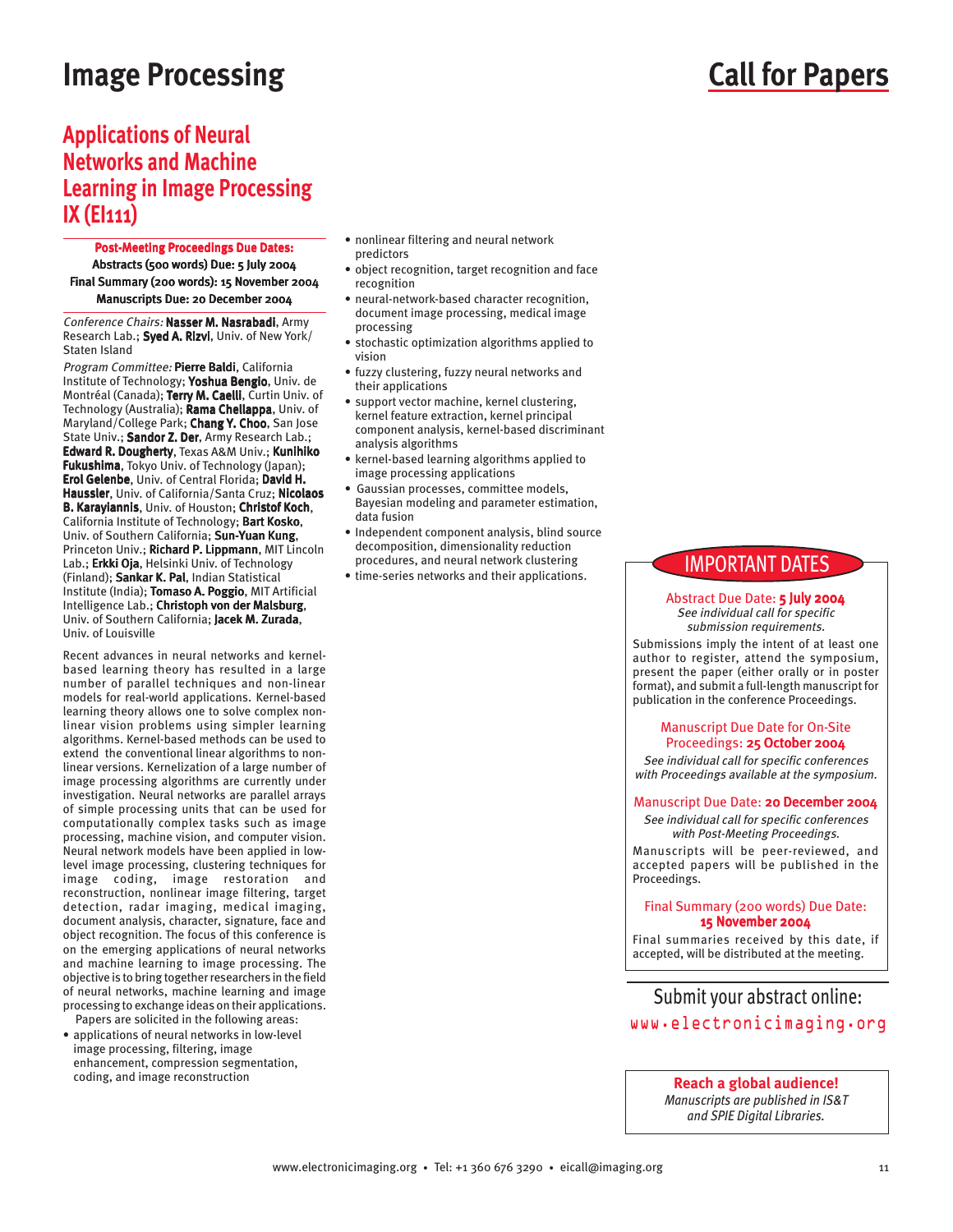# **Image Processing**

## **Computational Imaging III (EI112)**

#### Post-Meeting Proceedings Due Dates: Abstracts (500 words) Due: 5 July 2004 Final Summary (200 words): 15 November 2004 Manuscripts Due: 20 December 2004

Conference Chairs: Charles A. Bouman, Purdue Univ.; Eric L. Miller, Northeastern Univ.

An ever increasing number of imaging modalities critically depend on computers in the image formation process. Relevant applications arise in fields as diverse as medical imaging, geophysical exploration, environmental monitoring, remote sensing, crystallography, and nondestructive evaluation. The imaging problems in these and related areas are remarkably similar in terms of the algorithmic tools required from disciplines such as computed tomography, inverse methods, statistical estimation, and more traditional image processing tasks such as segmentation, mosaicing, and image modeling. In all cases, the imaging pipelines depend on computationally demanding algorithms for the rending of high-quality images from the available data. Typically, such computational imaging systems require the solution of inverse problems to determine the desired image or characteristics of the unknown scene.

This conference focuses on algorithms and methods for optimizing the performance and quality of computational imaging methods and systems. The conference emphasizes the interplay between the mathematical theory, physical models, and computational algorithms that make these systems effective. Publications are solicited on topics ranging from fundamental theory to system level implementation. Areas of particular interest include:

#### **Algorithmic Methods**

- inverse methods
- Bayesian estimation methods
- projections onto convex sets (POCS)
- cross validation techniques
- multiscale processing and modeling
- optimization algorithms
- multigrid algorithms
- parameter and hyperparameter estimation
- imaging system modeling and simulation
- processing and validation on field data.

#### **Motivating Problem Classes**

- deblurring and high-resolution rendering
- image recovery
- image mosaicing
- image and color transformations
- computed tomography
- positron emission tomography
- confocal microscopy
- synthetic aperture radar
- acoustic imaging
- electrical resistance and impedance imaging
- imaging through scattering media
- optical coherence imaging
- optical diffusion imaging
- crystallography
- inverse problems in image analysis
- inverse problems in vision and perception.

#### **Driving Applications**

- medical imaging and image guided surgery
- geophysical exploration
- environmental remediating and monitoring
- nondestructive test and evaluation
- remote sensing
- surveillance, tracking and target identification
- microscopy.

## **Vision Geometry XIII (EI113)**

#### On-site Proceedings Due Dates:

Abstracts (500 words) Due: 5 July 2004 Manuscripts Due: 25 October 2004 Final Summary (200 words): 15 November 2004

Conference Chairs: Longin I. Latecki. Temple Univ.: David M. Mount, Univ. of Maryland/College Park; Angela Y. Wu, American Univ.

Program Committee: Gady Agam, Illinois Institute of Technology; Gilles Bertrand, Groupe ESIEE (France); Atsushi Imiya, Chiba Univ. (Japan); Jack Koplowitz, Clarkson Univ.; Nathan S. Netanyahu, Bar Ilan Univ. (Israel); Mubarak A. Shah, Univ. of Central Florida; Peter Veelaert, Hogeschool Gent (Belgium)

This conference is designed to bring together researchers who use geometric theory and techniques to solve problems related to computer vision. Regular contributions and session proposals on all geometric or topological topics of computer vision are very welcome, which include but are not limited to:

#### **Applications of Vision Geometry:**

- medical, industrial, entertainment
- inspection, surveillance, biometrics, robotics
- analysis of line/engineering drawings
- 3D data and view registration
- virtualized and augmented reality

#### **Geometry of Digital Images:**

- digital geometry and topology (2D and 3D)
- discrete geometry
- approximations of curves and surfaces
- image segmentation in 2D and 3D
- mathematical morphology
- object models, recognition, and features
- invariance and geometric transformations
- surface models and shape recovery

#### **Multimedia Topics**

- geometric shape representation, modeling, and shape similarity
- geometric methods in video analysis
- geometric problems in 3D reconstruction of the environment (e.g., from the laser range or camera data)

#### **Computational Geometry:**

- complexity of algorithms for vision and image processing
- object recognition and point pattern matching
- convexity problems
- Voronoi diagrams and Delaunay triangulations

Session proposals should include the names and addresses of invited speakers in addition to a short session abstract. It will be the responsibility of session organizers to arrange for abstract submission of all papers presented in their sessions.

This year's conference is dedicated to the memory of our dear friend and colleague Professor Azriel Rosenfeld. Professor Rosenfeld was truly one of the giants of the field of computer vision. He was an ardent supporter of mathematical methods in computer vision, and together with Bob Melter and Angela Wu was one of the founders of the series of Vision Geometry conferences, which date back to 1991. He was our keynote speaker in 1996 and was a member of the Vision Geometry program committee since 2000.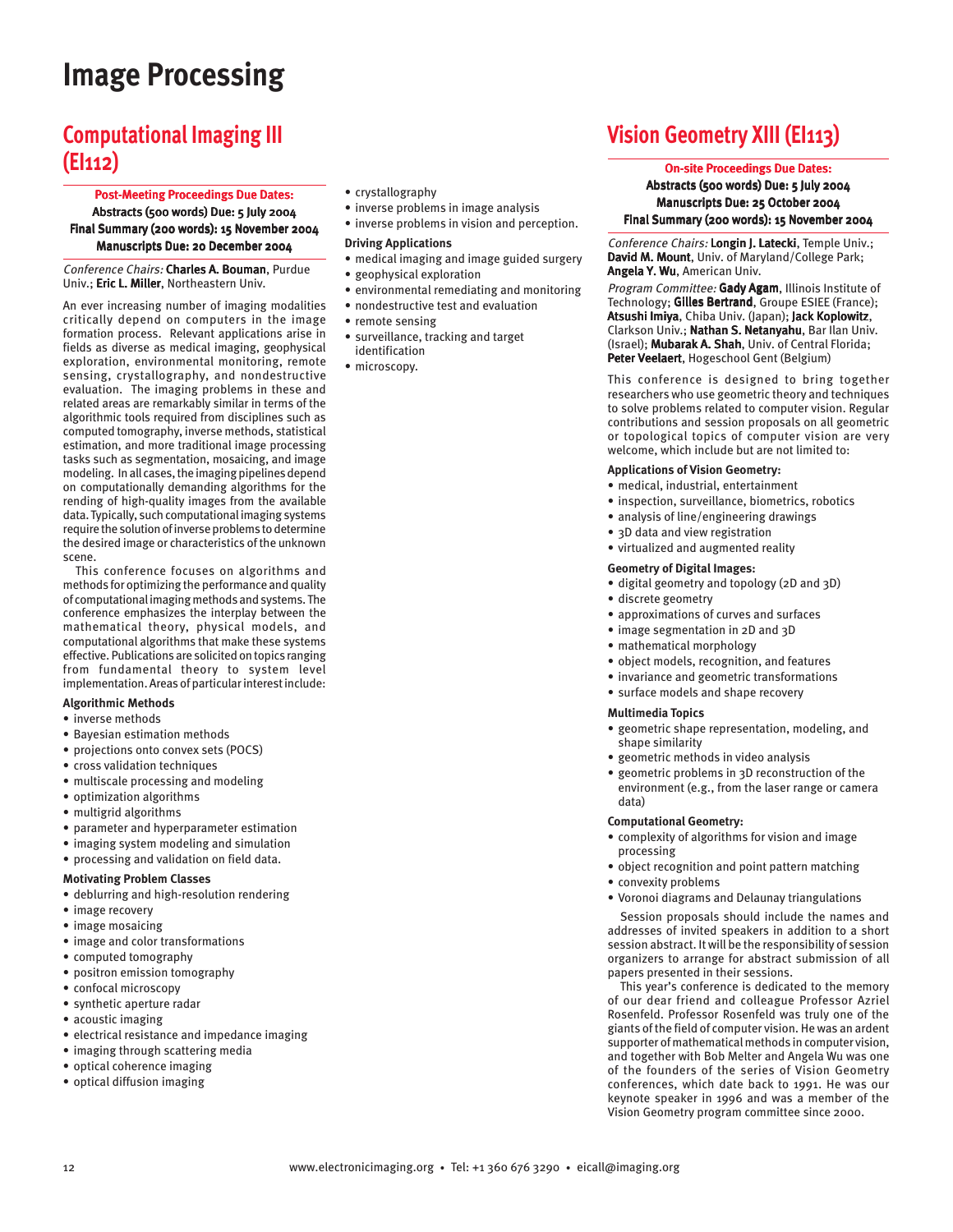## **Image Processing Call for Papers**

## **Document Recognition and Retrieval XII (EI117)**

#### On-site Proceedings Due Dates:

Abbreviated papers (5-7 pages) Due: 5 July 2004 Full Manuscripts Due: 25 October 2004 Final Summary (200 words): 15 November 2004

Conference Chairs: Elisa H. Barney Smith, Boise State Univ.; Kazem Taghva, Univ. of Nevada/Las Vegas Program Committee: James Allan, Univ. of Massachusetts/Amherst; Tim Andersen, Boise State Univ.; Apostolos Antonacopoulos, Univ. of Liverpool (United Kingdom); Francine R. Chen, Palo Alto Research Ctr.; Xiaoqing Ding, Tsinghua Univ. (China); David S. Doermann, Univ. of Maryland/College Park; Hiromichi Fujisawa, Hitachi, Ltd. (Japan); Jianying Hu, IBM Thomas J. Watson Research Ctr.; Matthew F. Hurst, Intelliseek, Inc.; Tapas Kanungo, IBM Almaden Research Ctr.; Xiaofan Lin, Hewlett-Packard Labs.; Daniel P. Lopresti, Lehigh Univ.; Thomas A. Nartker, Univ. of Nevada/Las Vegas; Sargur N. Srihari, Univ. at Buffalo; George R. Thoma, National Library of Medicine; Marcel Worring, Univ. van Amsterdam (Netherlands); Berrin A. Yanikoglu, Sabanci Univ. (Turkey)

The fields of document recognition and retrieval have grown rapidly in recent years. This development has been fueled by rising accuracy rates for omnifont and handprint optical character recognition (OCR), decreasing costs for the computational power needed to run such sophisticated algorithms, and the emergence of new application areas such as the World Wide Web (WWW), digital libraries, and video- and camera-based OCR. The use of OCR is spreading from high-volume, niche domains to more general tasks, including the processing of noisy "real-world" documents, photocopies, and faxes.

Beyond OCR, document recognition includes the recovery of a document's logical structure and format. This encompasses decomposing a document into its various fundamental components (sentences, paragraphs, figures, tables, etc.), tagging these units, and then determining a higher-level structure for the document as a whole. Advanced machine learning techniques may allow to fully recover the structure of tables and equations and thus understand their content, or the conversion of line drawings from raster to a vector format where the resulting graphical objects are endowed with semantic meaning. Syntactic representation of logical structure (e.g. using grammars) and syntax-directed recognition is another important area where research contributions are solicited.

One primary reason for digitizing existing paper materials is, of course, to simplify retrieval and organization of information. Therefore we are particularly interested in papers which address any of the following issues: (1) retrieval in the face of corrupted readings of the terms in a document; (2) retrieval based on sketches, images, tables, diagrams or other non-linguistic objects that appear in the document; (3) retrieval based on text appearing with non-standard alignment, in images or graphics; (4) recognition and tagging of mathematical arrays and equations which serve as indicators of subject content or methodology used in the document; (5) novel methods for retrieval and organization of information based on text or other information in a document. Papers

addressing retrieval-specific issues are encouraged to use a standard methodology from either statistics (such as the ROC representation) or IR (such as precision versus recall) to assess the effectiveness of proposed techniques against the endpoint goal of correct recognition and retrieval of the entire document, or a section thereof.

Papers are solicited in the following areas:

#### **Recognition**

- algorithms and systems for machine-printed and handwritten character and word recognition, especially for degraded documents (e.g., faxes or old/historical documents)
- large-scale conversion of historical document collections
- quality assurance methods and systems in DRR
- character and word segmentation techniques
- identification and analysis of tables or equations
- page segmentation, including hierarchical decomposition of documents into text regions, colored/textured background, halftones, line-art, etc.
- logical structure analysis, linguistic representation of structure and syntax-directed recognition of logical structure
- raster-to-vector conversion of line-art, maps, and technical drawings
- filtering and enhancement techniques for document images
- document image compression
- document degradation models
- video- and camera-based OCR
- applications of document recognition to the WWW and digital libraries
- techniques to support spoken language access to document text (audio browsing of document databases)
- multilingual character recognition
- other topics relating to document analysis and character recognition.

#### **Retrieval**

- impact of recognition accuracy on retrieval effectiveness
- recovery and use of logical structure for retrieval
- information extraction from forms
- relevance feedback techniques for document retrieval
- cross-language and multi-lingual retrieval
- categorization of text documents and imaged documents
- summarization of text documents and imaged documents
- keyword spotting in document images
- approximate string matching algorithms for OCR text
- non-textual retrieval methods
- image and multimedia search
- interfaces for retrieval
- benchmarking and evaluation issues
- other topics relating to the retrieval of documents and document images.

#### Note: submissions to Document Recognition and Retrieval XII should be abbreviated papers (5-7 pages). The paper should be informative and address the following questions: i) What is the paper about? ii) What is the original contribution? iii) What is the most closely related work by others and how does this work differ? iv) How can others make use of this work? v) What are

the main experimental/theoretical results? Full papers (10-12 pages) will be needed for the final proceedings.

### IMPORTANT DATES

#### Abstract Due Date: 5 July 2004 See individual call for specific submission requirements.

Submissions imply the intent of at least one author to register, attend the symposium, present the paper (either orally or in poster format), and submit a full-length manuscript for publication in the conference Proceedings.

#### Manuscript Due Date for On-Site Proceedings: 25 October 2004

See individual call for specific conferences with Proceedings available at the symposium.

#### Manuscript Due Date: 20 December 2004

See individual call for specific conferences with Post-Meeting Proceedings.

Manuscripts will be peer-reviewed, and accepted papers will be published in the Proceedings.

#### Final Summary (200 words) Due Date: 15 November 2004

Final summaries received by this date, if accepted, will be distributed at the meeting.

### Submit your abstract online: www.electronicimaging.org

#### **Reach a global audience!**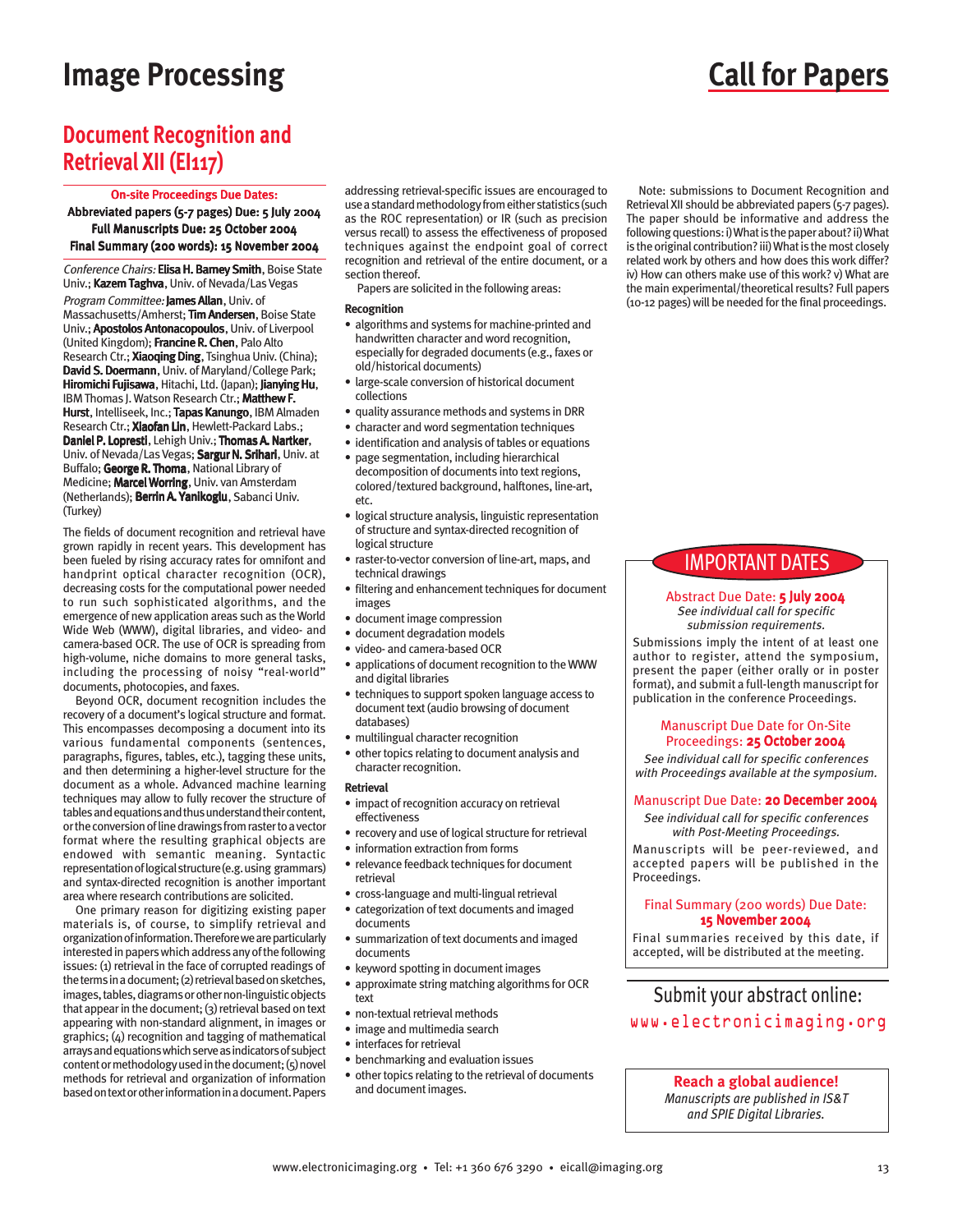## **Image Processing**

## **Investigative Image Processing III (EI123)**



#### Post-Meeting Proceedings Due Dates: Abstracts (500 words) Due: 5 July 2004 Final Summary (200 words): 15 November 2004 Manuscripts Due: 20 December 2004

Conference Chairs: Zeno J. Geradts, Netherlands Forensic Institute Ministry of Justice (Netherlands); Lenny I. Rudin, Cognitech, Inc. Program Committee: Jurrien Bijhold, Netherlands Forensic Institute Ministry of Justice (Netherlands); Simon K. Bramble, British Scotland Yard Forensic Science Services (United Kingdom); Lena M. Klasen, Swedish Defence Research Establishment (Sweden); Naoki Saitoh, National Research Institute of Police Science (Japan)

This call has been organized by the working group Investigative Image Processing. The Investigative Image Processing technical group focuses on forensic investigations of image and video material. Within this group methods for investigation and presentation as forensic evidence are discussed. Efforts in the fields of training, education, research and development are reviewed, and each year a conference is organized. Many experts will testify in court, but questions may arise about whether the software used has been validated. We have seen several cases where the wrong conclusions were drawn based on e.g. photogrammetry. New developments in this field are needed; however, in forensic science a good validation of procedures is necessary.

#### **Software**

- image enhancement/image restoration
- super resolution
- tracking
- videogrammetry
- content-based retrieval in video sequences and forensic image databases
- enhancing, extracting, and matching patterns (fingerprints, toolmarks, shoe prints, impressions).

#### **Hardware**

• Analog video and image investigation The investigation of tapes and analysis of signals. The determination if a tape is an original or a copy, and improving the quality by analog means (e.g., Time base corrector). Recommendations on the analog image processing equipment and measurements that can be of use in forensic research. Furthermore the investigation of erased tapes, and analyzing how they have been erased. The determination if a signal is present on a tape. • Digital imaging systems

JPEG, HDTV, MPEG 2/4/7 and other movie and image formats available on the Internet and in products are evaluated. The method of compression and the risks for analyzing these methods with loss of information are discussed. Furthermore, methods for reading out the digital video streams and encryption methods for digital video recordings are evaluated.

#### • Investigation of CCTV systems

There are different ways for evaluating the camera systems. There might be a camera that has been found with the suspect, and the court may wish to know if a camera has been used to record a certain (digital) video. Irregularities in the CCD and of the tape recorder in the camera can be used. Also the way of analyzing the data stream with manufacturers serial numbers or data hiding in video system are discussed. The video systems that are used in CCTV-systems are also investigated for their use on quality. Combining and splitting different cameras on one video stream that originate from Quad splitters and sequential switchers for multi-camera systems

• Cameras and digital processing

The cameras can have digital preprocessing in them. They can be used to improve visual quality. One forensic aspect is that they also might deliver artifacts in the final signal. Methods for measurement of these preprocessing steps are discussed.

• Digitization

For analog video and images, it is important to have good digitization equipment. What kind of resolution is needed, and what approaches are available to improve the quality? The different ways of evaluating these systems are discussed.

#### **Miscellaneous**

• Investigating integrity of images and video The integrity of the video and image material can be requested in court. Questions have to be answered as if there has been manipulated with the video sequence.

• Identification of persons, cars, and other objects

Often questions are asked: is this person the person on the tape? The same question is asked for cars and other objects. Methods of comparison and 3Dtechniques of faces and objects are handled in this section. Furthermore discussion of the accuracy of an image processing technique combined with the identification is used. One approach to comparing the information on the tape is by reconstruction. • Interpretation of actions and movements

Sometimes a court asks questions on movements of objects. This is requested for homicides where the question arises of whether the suspect killed the victim with the object. The velocity of the object is the research topic.

• Extraction, formulation and explanation of conclusions

The conclusion in a report of forensic examination is important. Since often not all circumstances are known, care should be taken with the final conclusion. Also the use of image processing methods that introduce artifacts have to be considered. The presentation in court with digital means and testifying that the material is the same (for example by the use of hashing algorithms) are evaluated.

Submit your abstract online: www.electronicimaging.org

> **Reach a global audience!** *Manuscripts are published in IS&T*

*and SPIE Digital Libraries.*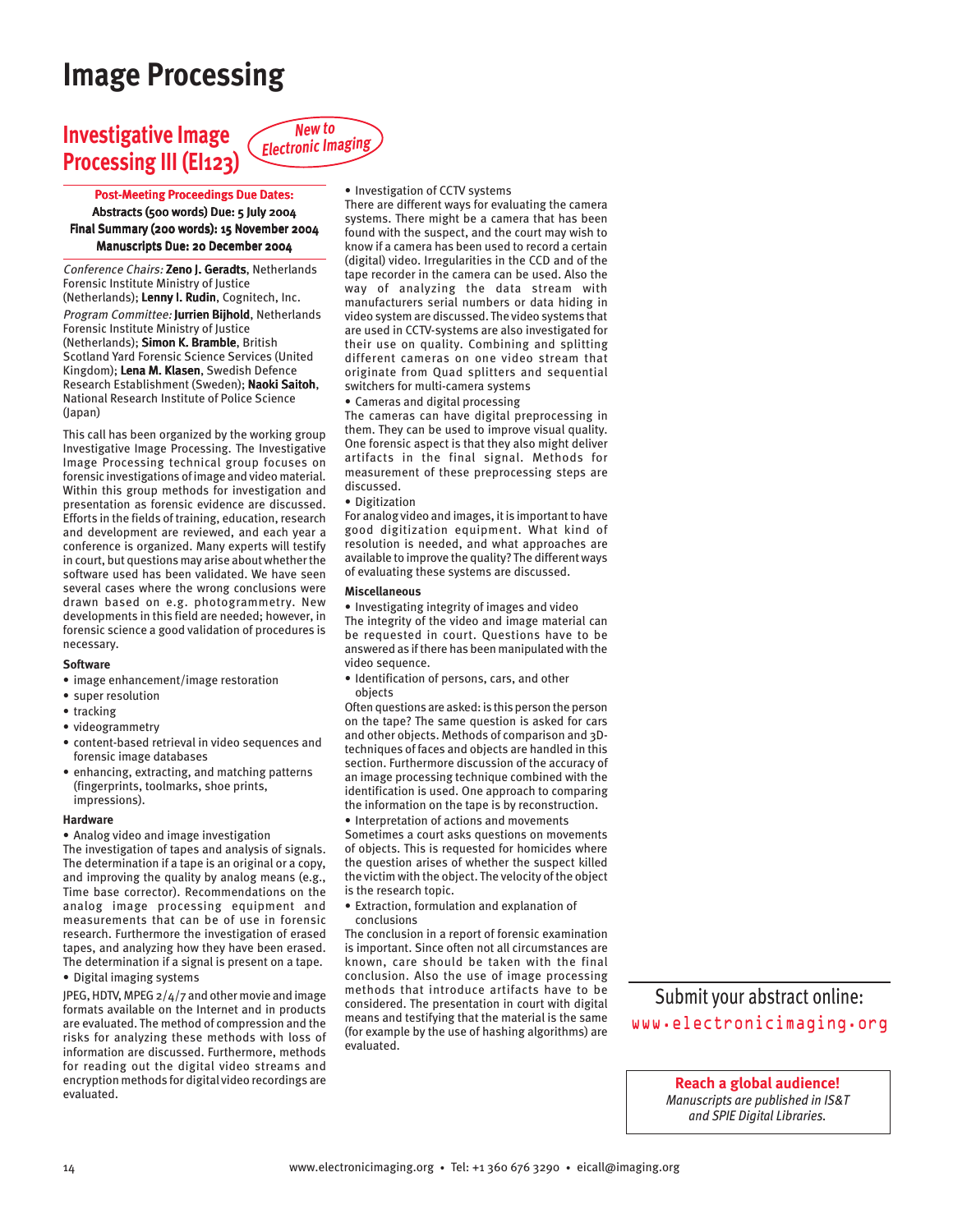# **Digital Imaging Sensors and Applications**

## **Call for Papers**

### **Sensors, Cameras, and Systems for Scientific/ Industrial Applications VII (EI114)**

#### Post-Meeting Proceedings Due Dates: Abstracts (500 words) Due: 5 July 2004

Final Summary (200 words): 15 November 2004 Manuscripts Due: 20 December 2004

Conference Chair: Morley M. Blouke, Ball Aerospace & Technologies Corp.

Program Committee: Robin M. Dawson, Sarnoff Corp.; El-Sayed I. Eid, Gentex Corp.; Terrence S. Lomheim, The Aerospace Corp.; Gloria G. Putnam, Eastman Kodak Co.; Nobukazu Teranishi, Matsushita Electronics Co. (Japan); Orly Yadid-Pecht, Ben-Gurion Univ. of the Negev (Israel)

Solid state optical sensors and solid state cameras have established themselves as the imaging systems of choice for many scientific and industrial applications. The advantages of low-power, lownoise, high-resolution, high-geometric fidelity, broad spectral sensitivity, and extremely high quantum efficiency have lead to a number of revolutionary uses.

This conference will focus on current work in the areas of solid state detectors, solid state cameras, and novel applications with emphasis given to the following subjects:

- large format and mosaic imagers for astronomical and medical applications
- high frame rate sensors for adaptive optics, plasma diagnostics, confocal microscopy, motion capture, and neural imaging
- CCDs, CIDs, and CMOS sensors and camera integration
- HDTV cameras and sensors
- new and novel processes for making CCD and CMOS arrays
- system-on-chip solutions for smart sensors and applications
- CMOS process and design enhancements for next generation active pixel sensors
- low-power imagers for portable applications
- color imaging sensors and cameras with improved dynamic range and resolution
- linear arrays used in cameras for industrial and airborne applications
- color and hyperspectral imaging sensors and sensor systems
- amorphous and polycrystalline silicon arrays for non-destructive test and medical imaging
- active pixel sensors and cameras
- smart sensors and applications
- sensors and cameras enhanced for increased UV and IR response
- e-beam, x-ray, EUV, and charge particle arrays and applications
- novel imaging devices and applications.

You are invited to submit papers on any of the above or related topics.

## **Digital Photography (EI115)**

#### Post-Meeting Proceedings Due Dates:

Abstracts (500 words) Due: 5 July 2004 Final Summary (200 words): 15 November 2004 Manuscripts Due: 20 December 2004

Conference Chairs: Nitin Sampat, Rochester Institute of Technology; Ricardo J. Motta, PIXIM, Inc.; Jeffrey M. DiCarlo, Hewlett-Packard Labs. Program Committee: Eiji Atsumi, Nokia Japan Co., Ltd. (Japan); Ted J. Cooper, Sony Electronics Inc.; Michael A. Kriss, Sharp Labs. of America; Russel A. Martin, Foveon USA; Gloria G. Putnam, Eastman Kodak Co.; Sabine E. Süsstrunk, Ecole Polytechnique Fédérale de Lausanne (Switzerland)

Digital photography is experiencing explosive growth both in the consumer and professional market place. Sales of digital cameras have already exceeded multi-use film camera sales, and we are seeing exciting new developments in cell-phone cameras and combined still-video products. Many advances, by way of new component technologies and image processing techniques, have been made of late. Thus, digital photography has become a reality for many consumers and professionals alike.

This conference serves to bring together researchers, scientists, and engineers working in the field to describe recent progress in digital photography and all its relevant areas, from input capture, processing, color, compression, transmission and applications, and to hard and soft image output.

Papers are solicited in the following areas:

#### **Image sensor technologies**

- CCD and CMOS image sensor advancements
- CFA (color filter array) architectures
- pixel signal conditioning and processing
- sensor characterization

#### **Camera processing, display and system issues**

- autofocus, autoexposure and white balance algorithms
- illuminant estimation techniques
- demosaicing techniques
- image-dependent enhancement techniques
- tone correction and color management techniques
- camera characterization and profiling techniques
- image sharpening and noise reduction techniques
- image compression standards and implementations
- image rendering techniques

#### **Mobile imaging technologies**

- implementation issues in cell-phone and PDA cameras
- storage, distribution and printing of cell phone and PDA images
- standards

#### **Applications and solutions**

- home printing
- digital photo-finishing
- image kiosks
- on-line photo services
- web cameras
- image archiving

#### **Standards**

- image communications
- ISO speed, MTF and color image encodings
- image storage technologies
- file formats and Image metadata
- sensor characterization

#### **Microprocessor and silicon solutions**

- digital camera processor requirements
- silicon chipset and platform solutions
- integration and future advancements.

### IMPORTANT DATES

#### Abstract Due Date: 5 July 2004 See individual call for specific

submission requirements. Submissions imply the intent of at least one author to register, attend the symposium, present the paper (either orally or in poster format), and submit a full-length manuscript for publication in the conference Proceedings.

#### Manuscript Due Date for On-Site Proceedings: 25 October 2004

See individual call for specific conferences with Proceedings available at the symposium.

#### Manuscript Due Date: 20 December 2004

See individual call for specific conferences with Post-Meeting Proceedings.

#### Manuscripts will be peer-reviewed, and accepted papers will be published in the

Proceedings.

#### Final Summary (200 words) Due Date: 15 November 2004

Final summaries received by this date, if accepted, will be distributed at the meeting.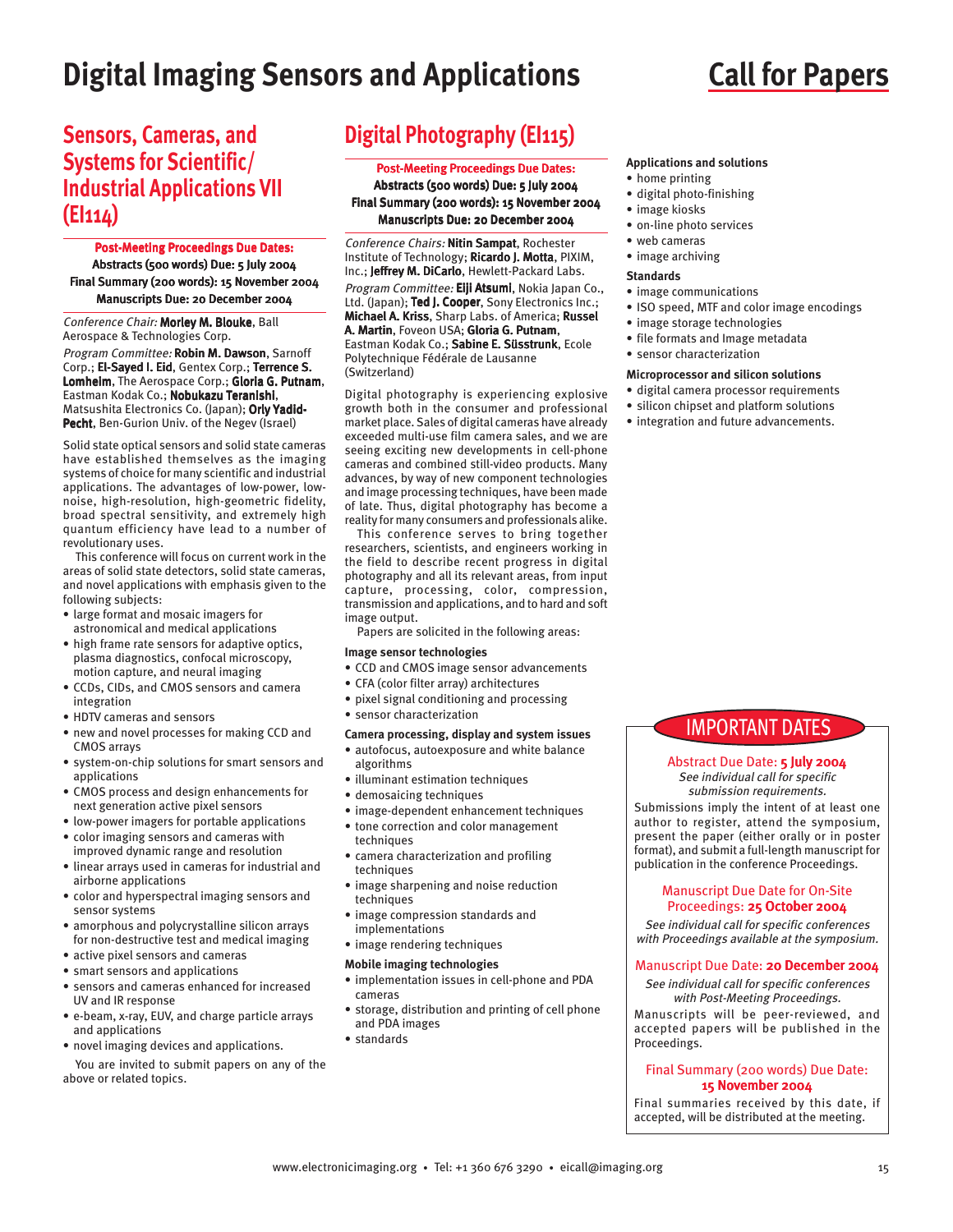## **Digital Imaging Sensors and Applications**

## **Machine Vision Applications in Industrial Inspection XIII (EI118)**

Post-Meeting Proceedings Due Dates: Abstracts (500 words) Due: 5 July 2004 Final Summary (200 words): 15 November 2004 Manuscripts Due: 20 December 2004

Conference Chairs: Jeffery R. Price, Oak Ridge National Lab.; Fabrice Meriaudeau, Univ. de Bourgogne (France)

Program Committee: Zachi I. Baharav, Agilent Technologies; Steven P. Floeder, 3M Co.; Ralph M. Ford, Pennsylvania State Univ.; Edmund Y. Lam, Univ. of Hong Kong (Hong Kong China); Kurt Niel, Fachhochschule Wels (Austria); Paul O'Leary, Montan Univ. Leoben (Austria); A. Ravishankar Rao, IBM Thomas J. Watson Research Ctr.; Hamed Sari-Sarraf, Texas Tech Univ.; Kenneth W. Tobin, Jr., Oak Ridge National Lab.; Yvon Voisin, Univ. de Bourgogne (France)

The goal of this conference is to bring together realworld practitioners and laboratory researchers in machine vision to share recent applications and developments. Topics of interest include the integration of imaging sensors, supporting hardware, computers, and algorithms for manufacturing inspection, characterization, and/or control. The decreased cost of computational power and vision sensors has motivated the rapid proliferation of machine vision technology in a variety of industries. Examples of such industries include aluminum, automotive, forest products, textiles, glass, steel, metal casting, and chemicals. Other industries, such as semiconductor and electronics manufacturing, have been employing machine vision technology for several years. For both new and existing industrial users of machine vision, there are numerous innovative methods to improve productivity, quality, and compliance with product standards.

There are several broad problem areas that have received significant attention in recent years. For example, some industries are collecting enormous amounts of image data from product monitoring systems. New and efficient methods are required to extract insight and to perform process diagnostics based on this historical record. Regarding the physical scale of the measurements, microscopy techniques are nearing resolution limits in fields such as semiconductors, biology, and other nano-scale technologies. Techniques such as resolution enhancement, model-based methods, and statistical imaging may provide the means to extend these systems beyond current capabilities. Furthermore, obtaining real-time and robust measurements in-line or at-line in harsh industrial environments is a challenge for machine vision researchers, especially when the manufacturer cannot make significant changes to their facility or process.

Abstracts are sought that are related to both novel applications of existing methodology and/ or new algorithms or techniques. Abstracts are encouraged from, but not limited to, the following list of topics:

- image processing algorithms and applications
- image-related pattern recognition techniques and applications
- image-related data mining and knowledge discovery
- three-dimensional imaging (stereo, structurefrom-motion, laser range-finding)
- thermal, color, and/or spectroscopic imaging algorithms and applications
- novel hardware designs
- vision system architectures
- imaging and inspection in harsh environments
- machine vision for process control/diagnosis, trend analysis, or preventative maintenance
- high-throughput systems for medical or biological applications
- case studies on the impact of machine vision in manufacturing
- machine vision applications for industrial research and development.

Abstract submissions should be ~500 words in length and should contain all of the following information: (1) a clear problem statement and motivation for the work, (2) methods, (3) experimental results (these may be preliminary), and (4) a summary or conclusion. Submissions that do not meet these requirements will not be considered. All abstracts will be peer reviewed. Papers of exceptional quality will be invited to submit revised, extended drafts to the IS&T/SPIE Journal of Electronic Imaging.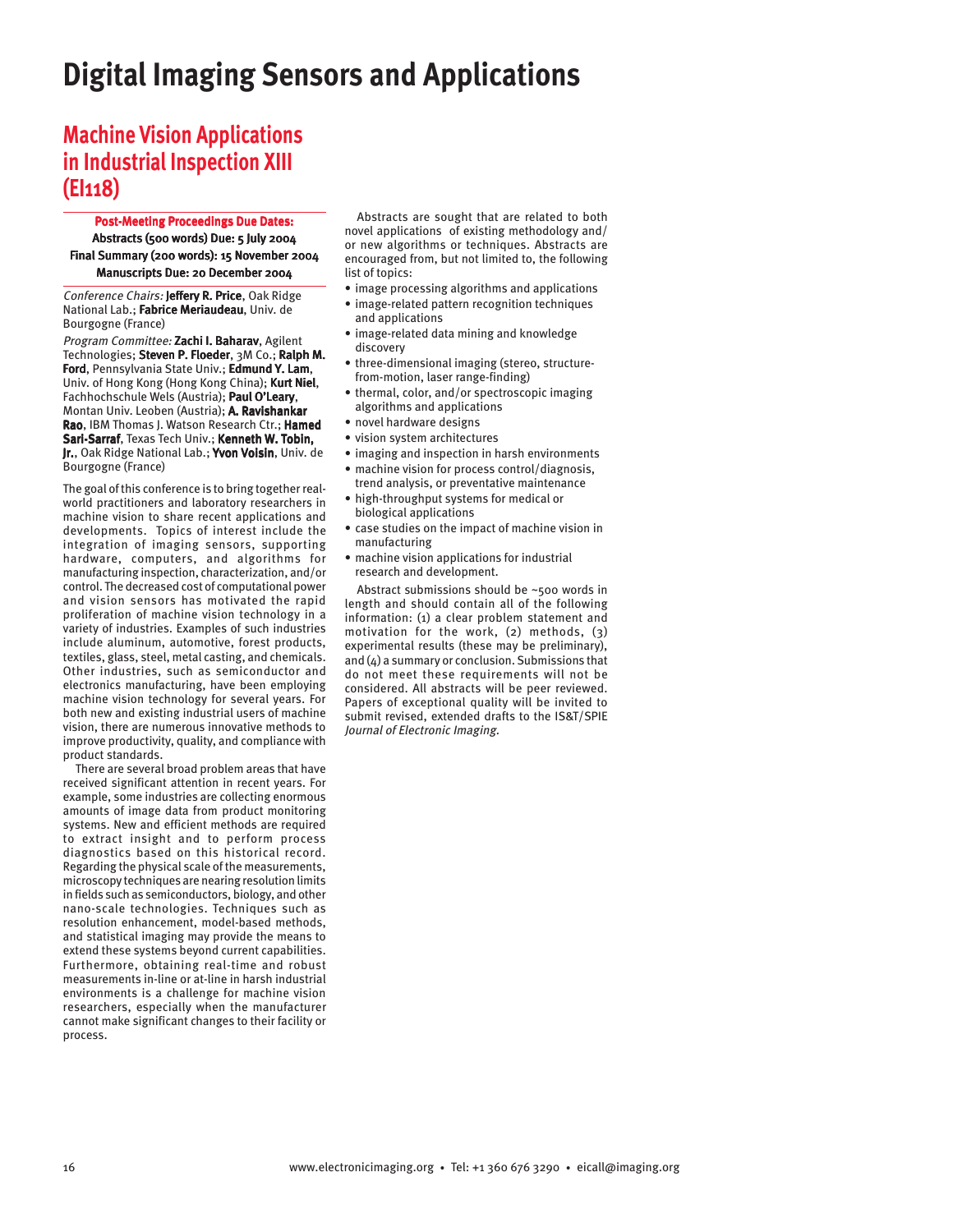## **Multimedia Processing and Applications**

## **Call for Papers**

## **Multimedia Computing and Networking 2005 (EI119)**

In cooperation with ACM SIG Multimedia



#### On-site Proceedings Due Dates:

Full Papers for Review Due: 5 July 2004 Final Summary (200 words): 15 November 2004 Final Manuscripts Due: 25 October 2004

Conference Chairs: Nalini Venkatasubramanian, Univ. of California/Irvine; Surendar Chandra, Univ. of Notre Dame

Program Committee: Wu-chi Feng, Oregon Graduate Institute; Carsten Griwodz, Univ. of Oslo (Norway); Kevin Jeffay, Univ. of North Carolina/ Chapel Hill; Baochun Li, Univ. of Toronto (Canada); Wei-Ying Ma, Microsoft Research China (China); Ragunathan Rajkumar, Carnegie Mellon Univ.

The objective of this conference is to bring together researchers and practitioners contributing to all facets of multimedia computing and networking. We especially encourage full and original papers on emerging technologies such as home networking and digital appliances, multimedia and QoS support for 3G and UWB networks, multimedia in P2P environments, power-aware computing and communications, mobile and fixed wireless multimedia networks and content distribution networks. An exclusive industrial track will feature industrial design experiences and showcase tools for next-generation multimedia systems and applications. Presenters will be encouraged to make multimedia presentations and demonstrate their solutions in person.

Papers are solicited in all areas of multimedia, including, but not limited to:

#### **Multimedia Computing**

- multimedia OS services
- power-aware systems
- video-on-demand services
- peer-to-peer media systems

### **Multimedia Networking**

- home, mobile and broadband networks
- QoS control and scheduling
- push technologies, content distribution and other emerging access technologies
- Internet data streaming, delivery and wide-area caching
- multimedia security and rights management
- **Measurement and Modeling**
- performance measurement of multimedia systems
- statistical modeling of server traffic and server software
- multimedia system simulations and benchmark comparisons

#### **Case Studies and Applications**

- multimedia search engines
- entertainment and networked games
- distributed virtual reality
- multimedia authoring.

Authors are invited to submit both research and industrial papers on original, unpublished work describing current research and novel ideas in the area of multimedia computing and networking. Papers whose contributions are supported by experimental evaluations are strongly encouraged. Paper submissions should not exceed 15 singlespaced, single column pages including figures, tables, and references, using a typeface no smaller than 10 points. Papers must be electronically submitted to the conference website at www.electronicimaging.org as an attachment. Please also submit a 500-word text abstract with your paper submission that includes your submission area. MMCN meeting information may also be found at http://mmcn05.cse.nd.edu.

### IMPORTANT DATES

#### Abstract Due Date: 5 July 2004 See individual call for specific submission requirements.

Submissions imply the intent of at least one author to register, attend the symposium, present the paper (either orally or in poster format), and submit a full-length manuscript for publication in the conference Proceedings.

#### Manuscript Due Date for On-Site Proceedings: 25 October 2004

See individual call for specific conferences with Proceedings available at the symposium.

#### Manuscript Due Date: 20 December 2004

See individual call for specific conferences with Post-Meeting Proceedings. Manuscripts will be peer-reviewed, and accepted papers will be published in the Proceedings.

#### Final Summary (200 words) Due Date: 15 November 2004

Final summaries received by this date, if accepted, will be distributed at the meeting.

### Submit your abstract online: www.electronicimaging.org

#### **Reach a global audience!**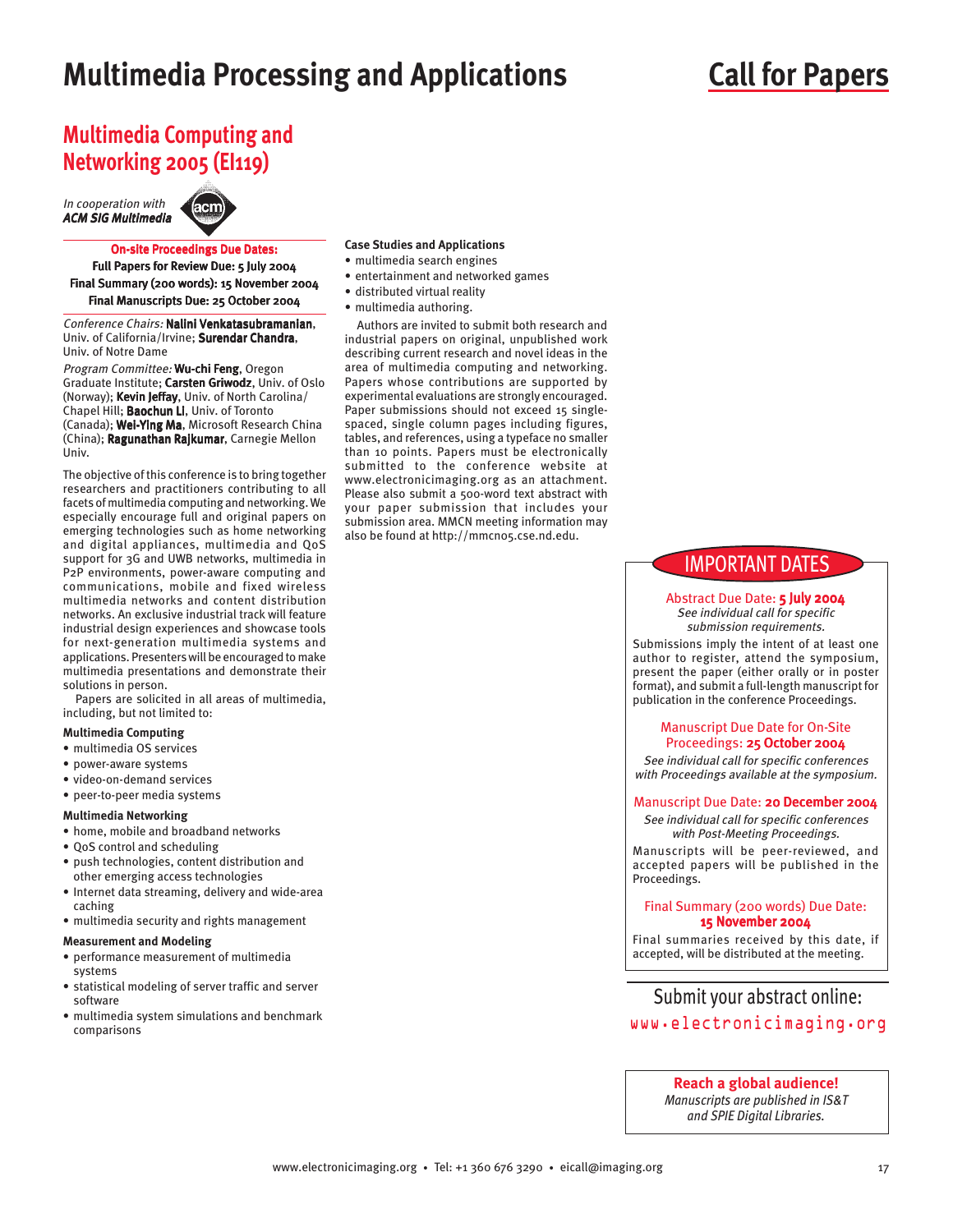## **Multimedia Processing and Applications**

## **Security, Steganography, and Watermarking of Multimedia Contents VII (EI120)**

Post-Meeting Proceedings Due Dates: Abstracts (2,500 words) Due: 5 July 2004 Final Summary (200 words): 15 November 2004 Manuscripts Due: 20 December 2004

Conference Chairs: Edward J. Delp III, Purdue Univ.; Ping W. Wong, IDzap LLC

Program Committee: Adnan M. Alattar, Digimarc Corp.; Mauro Barni, Univ. degli Studi di Siena (Italy); Jeffrey A. Bloom, Sarnoff Corp.; Gordon W. Braudaway, IBM Thomas J. Watson Research Ctr.; Ingemar J. Cox, Univ. College London (United Kingdom); Jana Dittmann, Otto-von-Guericke-Univ. Magdeburg (Germany); Ahmet M. Eskicioglu, Brooklyn College; Jessica Fridrich, State Univ. of New York/Binghamton; Ton Kalker, Philips GmbH (Netherlands) and Techinsche Univ. Eindhoven (Netherlands); Martin Kutter, AlpVision SA (Switzerland); Inald L. Lagendijk, Technische Univ. Delft (Netherlands); Benoit M. Macq, Univ. Catholique de Louvain (Belgium); Nasir D. Memon, Polytechnic Univ.; Pierre Moulin, Univ. of Illinois/Urbana-Champaign; Fabien A. P. Petitcolas, Microsoft Research Cambridge (United Kingdom); Christine I. Podilchuk, Rutgers Univ.; Claus Vielhauer, Otto-von-Guericke-Univ. Magdeburg (Germany); Min Wu, Univ. of Maryland/College Park

The availability of multimedia contents in digital form, as well as the growth in popularity of communications channels such as the worldwide web and wireless systems, has brought a number of security issues to the forefront. This includes copyright protection, ownership assertion, authentication, access control, and secure communications. The importance of these issues has promoted research and innovative applications of secure technologies such as security protocols, cryptography, digital signature, digital watermarking, time stamping, smart card technology, data hiding and steganography, forgery detection, biometrics and others.

This conference provides an excellent opportunity for researchers and practitioners to present their work as well as to keep abreast with the latest developments in security, steganography and watermarking technologies for multimedia contents including text, audio, graphics, still image and video.

## Submit your abstract online: www.electronicimaging.org

### **Reach a global audience!**

*Manuscripts are published in IS&T and SPIE Digital Libraries.*

- Areas of interest include, but are not limited to:
- security architectures for multimedia contents
- server/client security protocols and systems
- smart card security systems
- secure publishing systems
- cryptography and digital signatures for multimedia
- watermarking technologies and algorithms forensic imaging algorithms and systems attacks on watermarks
- applications and benchmarking of watermarks
- implementations of security and watermarking systems
- steganography and data hiding forgery detection
- legal implications of watermarking and/or security systems content protection digital rights management (DRM) systems biometrics standardization aspects (e.g., MPEG IPMP).

Authors will be required to submit a 2500 word abstract for review. Authors are also encouraged to submit papers that involve demonstrations of their work.

### IMPORTANT DATES

Abstract Due Date: 5 July 2004 See individual call for specific submission requirements.

Submissions imply the intent of at least one author to register, attend the symposium, present the paper (either orally or in poster format), and submit a full-length manuscript for publication in the conference Proceedings.

#### Manuscript Due Date for On-Site Proceedings: 25 October 2004

See individual call for specific conferences with Proceedings available at the symposium.

#### Manuscript Due Date: 20 December 2004

See individual call for specific conferences with Post-Meeting Proceedings.

Manuscripts will be peer-reviewed, and accepted papers will be published in the Proceedings.

#### Final Summary (200 words) Due Date: 15 November 2004

Final summaries received by this date, if accepted, will be distributed at the meeting.

## **Storage and Retrieval Methods and Applications for Multimedia 2005 (EI121)**

#### On-site Proceedings Due Dates:

Abstracts (2,500 words) Due: 5 July 2004 Manuscripts Due: 25 October 2004 Final Summary (200 words): 15 November 2004

Conference Chairs: Rainer W. Lienhart, Intel Corp.; Noboru Babaguchi, Osaka Univ. (Japan); Edward Y. Chang, Univ. of California/Santa Barbara

Program Committee: Kiyoharu Aizawa, Univ. of Tokyo (Japan); Aya Aner-Wolf, Weizmann Institute of Science (Israel); Nozha Boujemaa, INRIA Rocquencourt (France); Pao-Chi Chang, National Central Univ. (Taiwan); Shih-Fu Chang, Columbia Univ.; Nevenka Dimitrova, Philips Research; Ajay Divakaran, Mitsubishi Electric Research Labs.; Wolfgang Effelsberg, Univ. Mannheim (Germany); Jonathan T. Foote, FX Palo Alto Lab., Inc.; Arun Hampapur, IBM Thomas J. Watson Research Ctr.; Alan Hanjalic, Technische Univ. Delft (Netherlands); Alexander G. Hauptmann, Carnegie Mellon Univ.; Anil K. Jain, Michigan State Univ.; Chung-Sheng Li, IBM Corp.; Wei-Ying Ma, Microsoft Research China (China); Bernard Merialdo, Institut Eurecom (France); Dragutin Petkovic, San Francisco State Univ.; Silvia Pfeiffer, CSIRO Mathematical and Information Sciences (Australia); Yong Rui, Microsoft Research; Alan F. Smeaton, Dublin City Univ. (Ireland); John R. Smith, IBM Thomas J. Watson Research Ctr.; Hari Sundaram, Columbia Univ.; A. Murat Tekalp, Univ. of Rochester; Stephen T. C. Wong, Harvard Medical School; Aidong Zhang, Univ. at Buffalo; Hongliang Zhang, Microsoft Research China (China)

Recent advances in computing and communications have made digital imagery, audio, video, and other sensory data become prevalent. It has led to the creation of large-scale databases of multimedia or multi-modal data in general. Such Multimedia databases and Multimedia data require effective methods and paradigms for analysis, processing, indexing (storage), sharing, and searching (retrieval). They are finding ready applications in a wide range of fields such as advertising and marketing, education and training, entertainment, medicine, surveillance, wearable computing, biometrics, and remote sensing. Because of the very nature of multimedia data, new and innovative methods are called for in modeling, processing, mining, organizing, and indexing of this data for efficient management, access and delivery of the content. The aim of this conference is to bring together the researchers who are developing such methods, and the users, who are defining the needs for such methods. Over the past few years, this conference has become a premium forum for quality papers addressing these issues. We are soliciting papers in all relevant areas including the following areas and topics:

#### **Capture/Calibration**

- multi-camera setups
- omni-directional vision
- distributed audio-visual sensors
- intelligent/active acquisition of training data

#### **Content Analysis**

- compressed-domain signal processing, feature extraction, and analysis
- image, video and audio similarity measures
- semantic modeling of content (semantic feature extraction and similarity measures, semantic-based retrievals)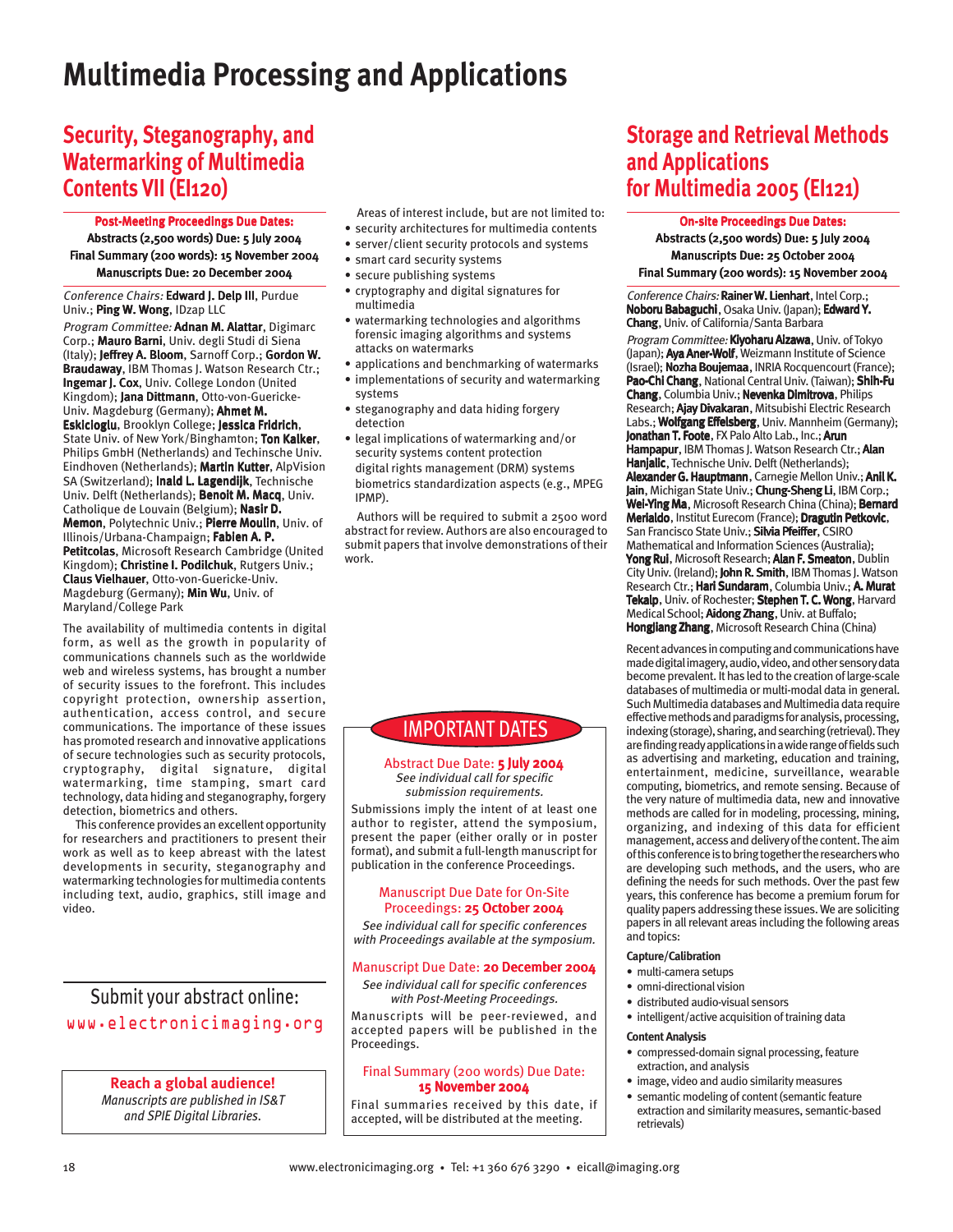## **Multimedia Processing and Applications Call for Papers**

- semantic image/video/audio classification
- image, audio and video characterization
- integral processing of text, image, video and audio data (multi-modal analysis)

#### **Search/Browsing**

- active learning and relevance feedback techniques
- query models, paradigms, and languages for image/ video retrieval
- browsing and visualization of multimedia data sets
- user interfaces for audio, music, image, and audiovisual databases
- search issues in distributed and heterogeneous systems, meta-search engines
- benchmarking (methods for evaluating retrieval effectiveness, retrieval evaluation test-beds, smart methods for determining ground-truth data)
- generation of video summaries and abstractions

#### **Database management/distributed storage/content delivery**

- efficient peer-to-peer storage and search techniques
- indexing and data organization
- high-performance text/audio/image/video indexing algorithms
- system optimization for search and retrieval
- storage hierarchy, scalable storage

#### **Surveillance**

- motion detection, motion tracking
- multi-camera calibration, omni-directional vision
- activity monitoring, object recognition
- face detection/recognition in unconstrained environments
- infrared imaging, fusion, archival and retrieval of video data
- threat assessment, military applications, civilian applications
- hardware and software architectures

#### **Applications**

- media commerce
- medical media databases
- bioinformatics
- ease of use of home media
- news and entertainment
- surveillance
- wearable computing
- management of meeting/presentation recordings • biometrics (People identification using image, video
- and/or audio data)
- Notes:

1) Please note that a 2,500 word extended summary which clearly highlights the contributions of the paper is required for application to this conference. The Proceedings for this conference will be made available on site at the symposium.

2) This year the conference will emphasize three important topics: (a) audio content analysis, (b) video mining, and (c) video surveillance. Submissions in these fields are highly encouraged. The invited and accepted papers will be arranged into three half-day special sessions.

3) The term multimedia is interpreted in a broad sense. It encompasses image, audio, and/or video as well as compound documents such as presentations (e.g., in PowerPoint), word documents, media emails, and web pages.

## **Embedded Processors for Multimedia and Communications II (EI122)**

#### Post-Meeting Proceedings Due Dates:

Abstracts (500 words) Due: 5 July 2004 Final Summary (200 words): 15 November 2004 Manuscripts Due: 20 December 2004

Conference Chairs: Subramania Sudharsanan, Queen's Univ. (Canada); Michael Bove, Jr., Massachusetts Institute of Technology; Sethuraman Panchanathan, Arizona State Univ. Program Committee: William Chen, Epson Palo Alto Lab.; Philip P. Dang, STMicroelectronics Inc.;

Peter H. de With, Technische Univ. Eindhoven (Netherlands); Eric Debes, Intel Corp.; Jason E. Fritts, Washington Univ.; Parthasarathy Sriram, PortalPlayer, Inc.

Progress in electronics and increasing consumer demand have brought in interesting possibilities for embedded processors in a variety of platforms. Highly integrated mobile devices with multi-media capabilities to powerful set-top boxes are prime examples of such embedded processor applications. These embedded processors depending on the market cover a space from highly tailored, low cost solutions to flexible, powerful multi-chip solutions.

We solicit papers for this conference that span design, analysis, programming, system architecture, and application aspects of such embedded processors.

Topics to be covered include, but arenot limited to:

- processors for mobile phones, PDAs, digital cameras and portable media devices
- computational aspects of multi-media message handling
- networked and distributed media processing
- single chip integration of mobile phone processing elements
- low-power architectures
- configurable processors for embedded applications
- digital TV processors that handle communications, source decode, and postprocessing
- set-top box designs including home media gateways and digital video recorders
- 2D and 3D Graphics processors for DTV, set-top box and gaming applications
- DVD playback and recordable processors
- novel CCD imaging and processing systems
- application of configurable processors for media and communications
- benchmarking and performance evaluation of embedded processors
- trade-off analysis among hardwired, programmable, and configurable approaches.

### **Multimedia on Mobile Devices (EI124)**



#### Post-Meeting Proceedings Due Dates: Abstracts (2-3 page extended abstracts) Due: 5 July 2004 Final Summary (200 words): 15 November 2004

Manuscripts Due: 20 December 2004

#### Conference Chairs: Reiner Creutzburg,

Fachhochschule Brandenburg (Germany); Jarmo Takala, Tampere Univ. of Technology (Finland)

Program Committee: Barry A. T. Brown, Univ. of Glasgow (United Kingdom); Alan Chalmers, Univ. of Bristol (United Kingdom); Surendar Chandra, Univ. of Notre Dame; Chang Wen Chen, Florida Institute of Technology; Ken Crisler, Motorola; David S. Doermann, Univ. of Maryland/College Park; Uwe Dummann, Siemens, AG (Germany); Elizabeth Dykstra-Erickson, Kinoma, Inc.; Lajos Hanzo, Univ. of Southampton (United Kingdom); Jamil Khan, Massey Univ. (New Zealand); Hannu Nieminen, Nokia (Finland); Sethuraman Panchanathan, Arizona State Univ.; Matthias Rauterberg, Technische Univ. Eindhoven (Netherlands); Phillip A. Regalia, Institut National des Télécommunications (France): Davis Squire, Monash Univ. (Australia)

The goal of this new conference is to provide an international forum for presenting recent research results on multimedia for mobile devices, and to bring together experts from both academia and industry for a fruitful exchange of ideas and discussion on future challenges.

Submissions are solicited on, but are not limited to, the following topics on mobile and ubiquitous multimedia:

- multimedia signal processing and modern compression for mobile devices
- streaming mobile multimedia
- new compression techniques for mobile devices
- architectures, protocols, and algorithms to cope with mobility, roaming, limited bandwidth, or intermittent connectivity for mobile multimedia
- case studies, field trials and evaluations of new applications and services for mobile multimedia
- HCI, interaction design and techniques, usercentered studies for mobile devices
- wearable computers
- new displays for mobile and ubiquitous multimedia
- intelligent, aware, proactive, and attentive environments, perception, sensing, and modeling of the environment
- middleware and distributed computing support for mobile and ubiquitous multimedia
- power issues when transmitting multimedia content
- mobile computer graphics, games and entertainment
- novel adaptive/context-aware/mobile/ ubiquitous/ambient/wireless multimedia applications and systems
- m-commerce and m-learning systems.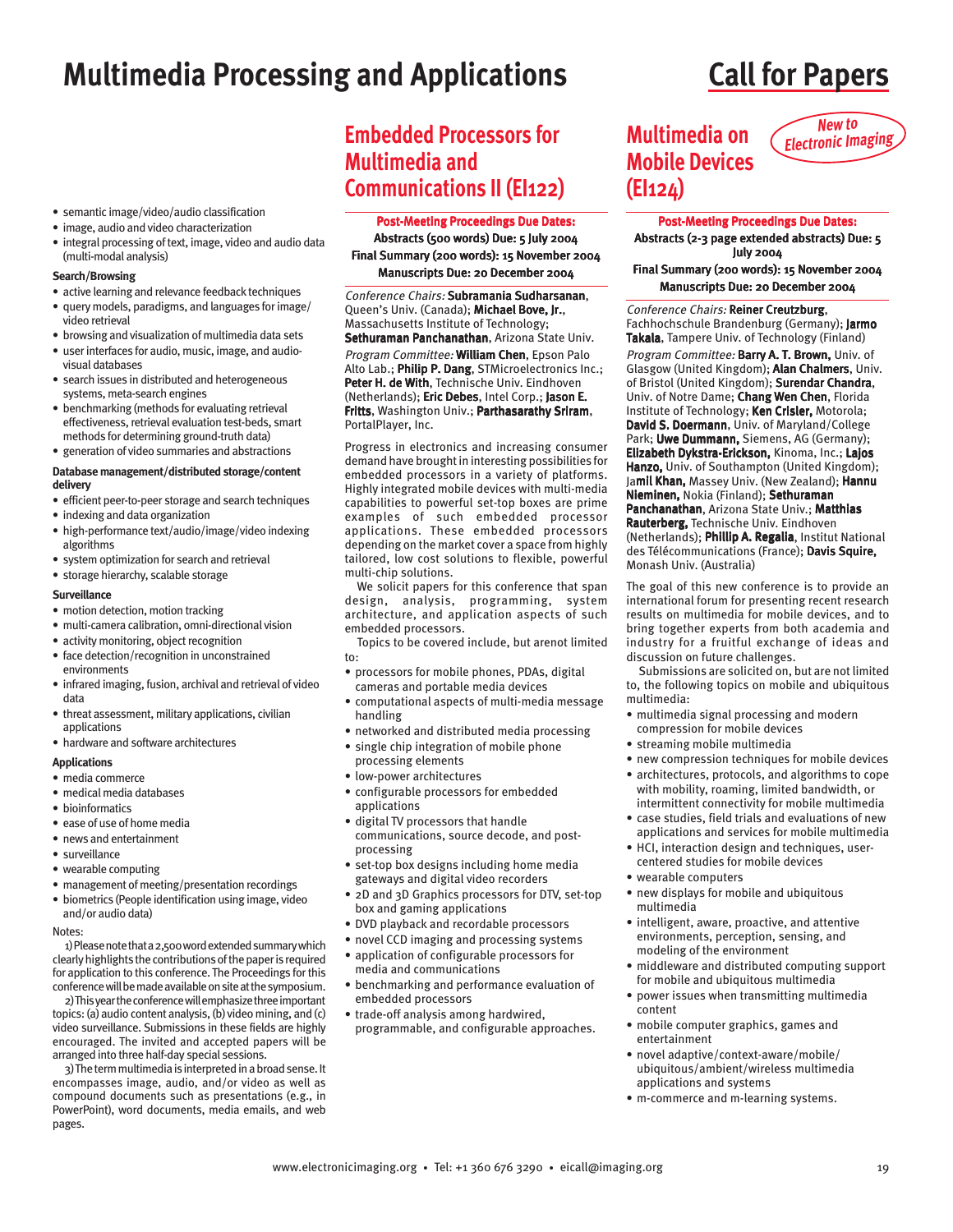## **Image and Video Communications and Processing**

## **Image and Video Communications and Processing III (EI125)**

Post-Meeting Proceedings Due Dates:

Abstracts (500 words) Due: 5 July 2004 Final Summary (200 words): 15 November 2004 Manuscripts Due: 20 December 2004

Conference Chairs: John G. Apostolopoulos, Hewlett-Packard Labs.; Amir Said, Hewlett-Packard Labs.

Program Committee: Yen-Kuang Chen, Intel Corp.; Charles D. Creusere, New Mexico State Univ.; Gerard de Haan, Philips Research Labs. (Netherlands); Edward J. Delp III, Purdue Univ.; Eric Dubois, Univ. of Ottawa (Canada); Frederic Dufaux, Ecole Polytechnique Fédérale de Lausanne (Switzerland); Touradj Ebrahimi, Ecole Polytechnique Fédérale de Lausanne (Switzerland); Hsueh-Ming Hang, National Chiao Tung Univ. (Taiwan); T. Russell Hsing, Telcordia Technologies, Inc.; Janusz Konrad, Boston Univ.; C.-C. Jay Kuo, Univ. of Southern California; Ligang Lu, IBM Thomas J. Watson Research Ctr.; B. S. Manjunath, Univ. of California/Santa Barbara; Antonio Ortega, Univ. of Southern California; Sethuraman Panchanathan, Arizona State Univ.; William A. Pearlman, Rensselaer Polytechnic Institute; Béatrice Pesquet-Popescu, Ecole Nationale Supérieure des Télécommunications (France); Majid Rabbani, Eastman Kodak Co.; Kannan Ramchandran, Univ. of California/ Berkeley; Robert L. Stevenson, Univ. of Notre Dame; Thomas Stockhammer, Technische Univ. München (Germany); Huifang Sun, Mitsubishi Electric Research Labs.; Ming-Ting Sun, Univ. of Washington; A. Murat Tekalp, Univ. of Rochester; Andrew G. Tescher, AGT Associates; Mihaela van der Schaar, Univ. of California/Davis; Bhaskaran Vasudev, Epson Palo Alto Lab.; Zixiang Xiong, Texas A&M Univ.; Avideh Zakhor, Univ. of California/Berkeley; HongJiang Zhang, Microsoft Research China (China)

Image and Video Communications as well as Image and Video Processing have become important engineering areas that attract interdisciplinary research interest. This conference is designed as a forum for presenting important research results as well as applications. Original and unpublished material is solicited on the following and related topics:

- Media coding: image, video, graphics, and object-based coding; emerging coding standards, e.g. MPEG-4 AVC/H.264, MPEG SVC, JPEG-2000, JPIP, JPSEC, JPWL; very-low bit rate coding, high-quality image/video/graphics coding, 3D coding.
- Media over networks: media streaming, video over 802.11 and 3G wireless networks, error resilience, scalability, quality of service, crosslayer optimization for improved media delivery, streaming media content delivery networks
- Image/video processing: filtering, interpolation, (e.g. deinterlacing, frame-rate conversion), restoration, compressed-domain processing, superresolution, multimodal media processing,
- Multiresolution analysis, subbands, wavelets
- Object segmentation and tracking, feature extraction
- Synthetic imaging and rendering: stereo, multiview and 3D video, synthetic image/video and graphics representations, 3D and animated 3D models, virtual reality
- Application systems: DTV, electronic cinema, multimedia content retrieval, man-machine interface, imaging/video surveillance
- Media system design: Hardware and software architectures and implementation issues.
- Scalable computations, low-power implementations
- Multimedia information security

Other timely topics related to image and video communication and processing.

### IMPORTANT DATES

#### Abstract Due Date: 5 July 2004 See individual call for specific

submission requirements. Submissions imply the intent of at least one author to register, attend the symposium,

present the paper (either orally or in poster format), and submit a full-length manuscript for publication in the conference Proceedings.

#### Manuscript Due Date for On-Site Proceedings: 25 October 2004

See individual call for specific conferences with Proceedings available at the symposium.

#### Manuscript Due Date: 20 December 2004

See individual call for specific conferences with Post-Meeting Proceedings. Manuscripts will be peer-reviewed, and accepted papers will be published in the Proceedings.

#### Final Summary (200 words) Due Date: 15 November 2004

Final summaries received by this date, if accepted, will be distributed at the meeting.

### Submit your abstract online: www.electronicimaging.org

### **Reach a global audience!**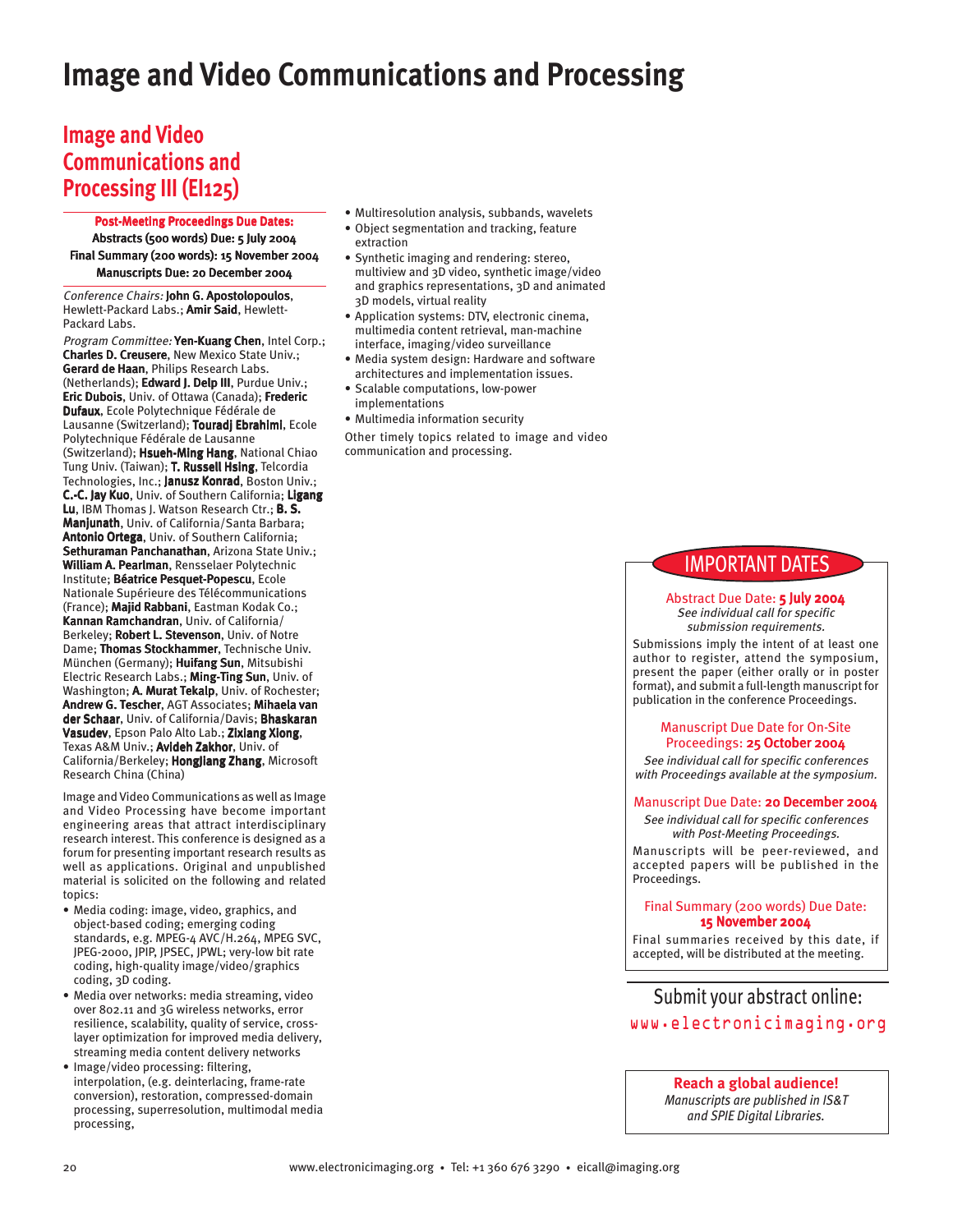Conference and journal papers from the past 6 years on

**Electronic Imaging Digital Printing Technologies Color Imaging Image Quality Digital Photography** Archiving ...and more



# **IS&T's Imaging Archives** your eye on imaging science and technology

www.imaging.org

The Society for Imaging Science and Technology · 7003 Kilworth Lane · Springfield, VA 22151 · +1-703-642-9090



**Global research and global access**

spieDigital



Researchers around the world are fond of our journals and plain yellow proceedings books. More importantly, they can really apply the content inside. The SPIE Digital Library takes these publications to a new level by giving you access to years of SPIE's finest papers on optics and photonics—plainly and simply.

**Now that's exciting.**

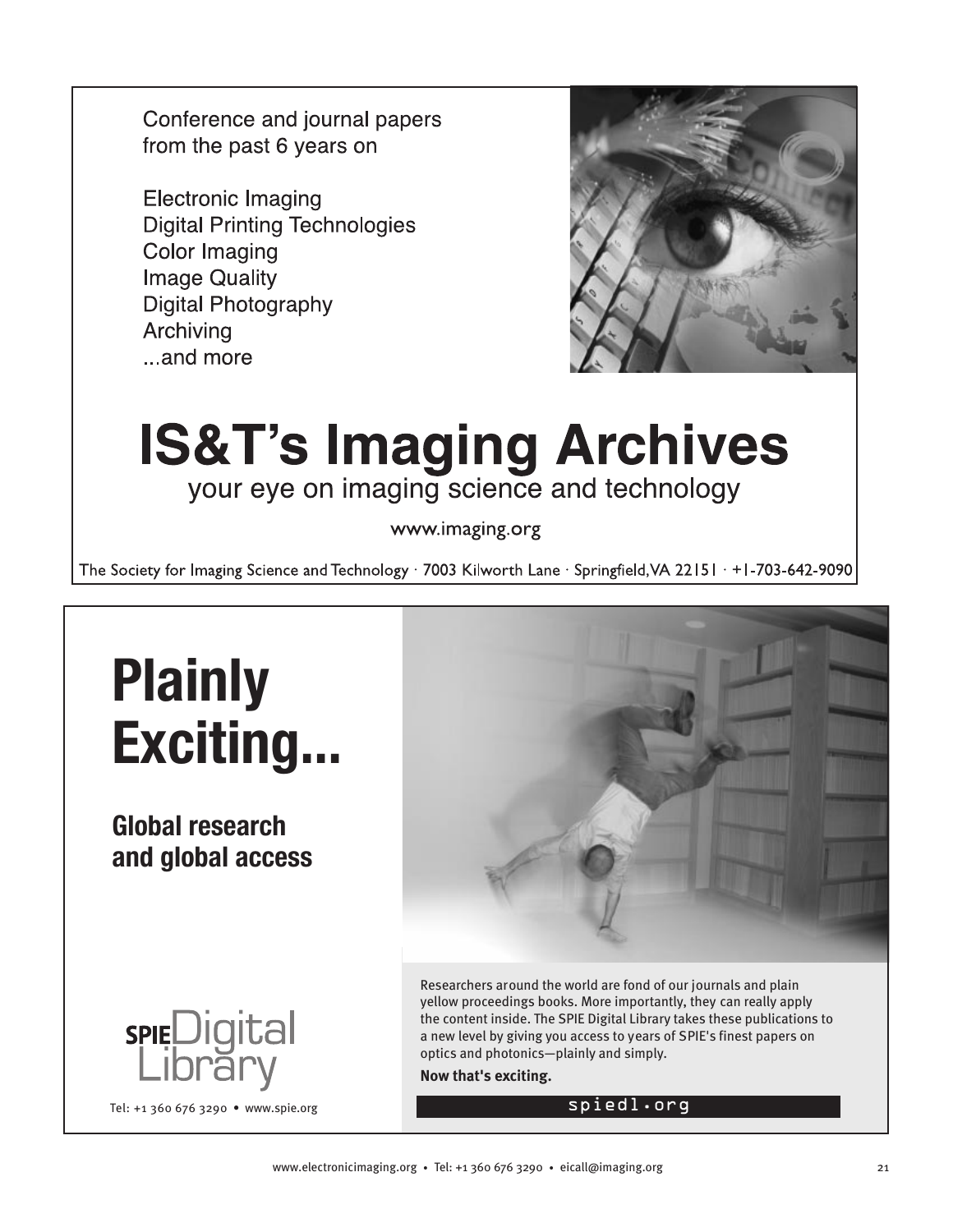## **General Information**

#### **Registration**

Registration fees for conferences and short courses, a registration form, and technical and general information for Electronic Imaging 2005 will be available in the Advance Technical Program.

#### Participant Registration Fee

Authors and coauthors are accorded a reduced symposium registration fee.

### **Advance Technical Program**

#### Available in October 2004.

The comprehensive Advance Technical Program for this symposium will list conferences, paper titles, and authors in order of presentation; education program schedule, including course descriptions and instructor biographies; an outline of all planned special events; and information detailing the hotel reservations process. All those who submit an abstract will receive a copy, or contact SPIE or IS&T to request a copy.

### About the Symposium Organizers

AIS&T The Society for Imaging

IS&T—The Society for Imaging Science and Technology is an international non-profit society whose goal is to keep members up to date on the latest scientific and technological developments in the field of imaging through conferences, journals and other publications. We focus on imaging in all its aspects, with particular emphasis on digital printing, color imaging, electronic imaging, photofinishing, prepress technologies, image preservation, hybrid imaging systems, silver halide imaging, and imaging quality. IS&T membership dues are \$90 domestic and \$100 outside the U.S. per year.

#### IS&T offers you:

- Access to up-to-the-minute Imaging Science and Technology (IS&T) information via The Imaging Web at www.imaging.org. This includes full text search of over 3000 papers from IS&T proceedings, available for members to download free of charge.
- Subscription to the *Journal of Imaging Science* and Technology or the Journal of Electronic Imaging
- Subscription to the IS&T Reporter—"The Window on Imaging" with its regular features on standards, new products, conference reports, Society news and other imaging news.
- Reduced rates for IS& T publications proceedings, recent progress and other special books and your second journal choice.
- Reduced registration rates for all IS&T conferences (4 to 6 conferences each year on selected topics of imaging technology).
- IS&T Directory for Members
- Networking opportunities through active participation in chapter activities, conferences and other committees, and the honors and awards program.

We invite you to join IS&T.

IS&T—The Society for Imaging Science and Technology 7003 Kilworth Lane Springfield, VA 22151 USA

Tel: +1 703 642 9090 Fax: +1 703 642 9094 E-mail: info@imaging.org Web: www.imaging.org



The International Society for Optical Engineering

SPIE—The International Society for Optical Engineering is dedicated to advancing scientific research and engineering applications of optical, photonic, imaging, and optoelectronic technologies through its meetings, education programs, and publications.

#### SPIE offers you:

- Networking—Stay connected to your professional community. Learn from others willing to share their ideas, and gain access to the people who can help you grow.
- Journal Subscription—You choose one of SPIE's four peer-reviewed journals—available online or in print.
- oemagazine—SPIE's member publication and resource for the worldwide optics and photonics community.
- Technical Forums—SPIE Symposia and online discussion forums are an easy way to communicate with others who have similar **interests**
- A Voice in the Community—As a member you may vote on society business, hold office, and receive recognition through society awards, scholarships and fellowships.
- Career Services—Visit the career center or attend a professional development seminar at selected SPIE symposia.
- Member Discounts—Save money on conference and continuing education fees, Digital Library subscriptions, SPIE publications, and distance education.

SPIE International Headquarters P.O. Box 10, Bellingham, WA 98227-0010 USA Tel: +1 360 676 3290 • Fax: +1 360 647-1445 E-mail: spie@spie.org • Web: www.spie.org

Shipping Address 1000 20th St., Bellingham, WA 98225-6705 USA SPIE Europe

Karin Burger, Manager • spie@spieeurope.org Tel: +44 7974 214542 • Fax: +44 29 2040 4873 SPIE in Russia/FSU

12, Mokhovaja str., 121019, Moscow, Russia Tel/Fax: (095) 202-1079 E-mail: edmund@spierus.msk.su

#### **Hotel Accommodations**

Information concerning hotel reservations, as well as a hotel reservation form, will be included in the Advance Technical Program available in November 2004.

#### **Exhibit at Electronic Imaging**

Exhibit your products and services at the only West Coast venue for the full range of imaging components, devices, and systems. Electronic Imaging 2005 will attract, in one location, the world's leading scientists, researchers, product and process design engineers, product developers, and system integrators.

Companies interested in exhibiting at this symposium may contact the Exhibitions Department at IS&T headquarters, +1 703 642 9090. Fax: +1 703 642 9094. E-mail: info@imaging.org.

#### About the IS&T/SPIE Electronic Imaging Technical Group

Electronic imaging encompasses diverse research, engineering, and specialized applications of electronic imaging devices or systems. Because of the diverse topical areas within electronic imaging, the technical group is divided into six subgroups that cover image processing, image capture, display and hardcopy, system integration, visualization, and lowlight instrumentation. Application areas are just as far-reaching. They include industrial automation, graphic arts, aerospace sensing, remote sensing, high-resolution television, optimal fiber tele-imaging, document processing, medical imaging, and all areas of digital image processing, including restoration, compression, and analysis.

 Joint sponsorship by the IS&T and SPIE provides even more benefits and contacts for members of the technical group through the close partnership of the two societies. Both IS&T and SPIE members may join the technical group at the member rate of just \$15 per year.

Technical group benefits include:

- a twice-yearly newsletter covering events in the field
- an annual directory of members
- discounts on conference registration fees<br>• discounts on selected publications
- discounts on selected publications, including the SPIE/IS&T copublished quarterly Journal of Electronic Imaging.

Contact SPIE or IS&T for more information or an application.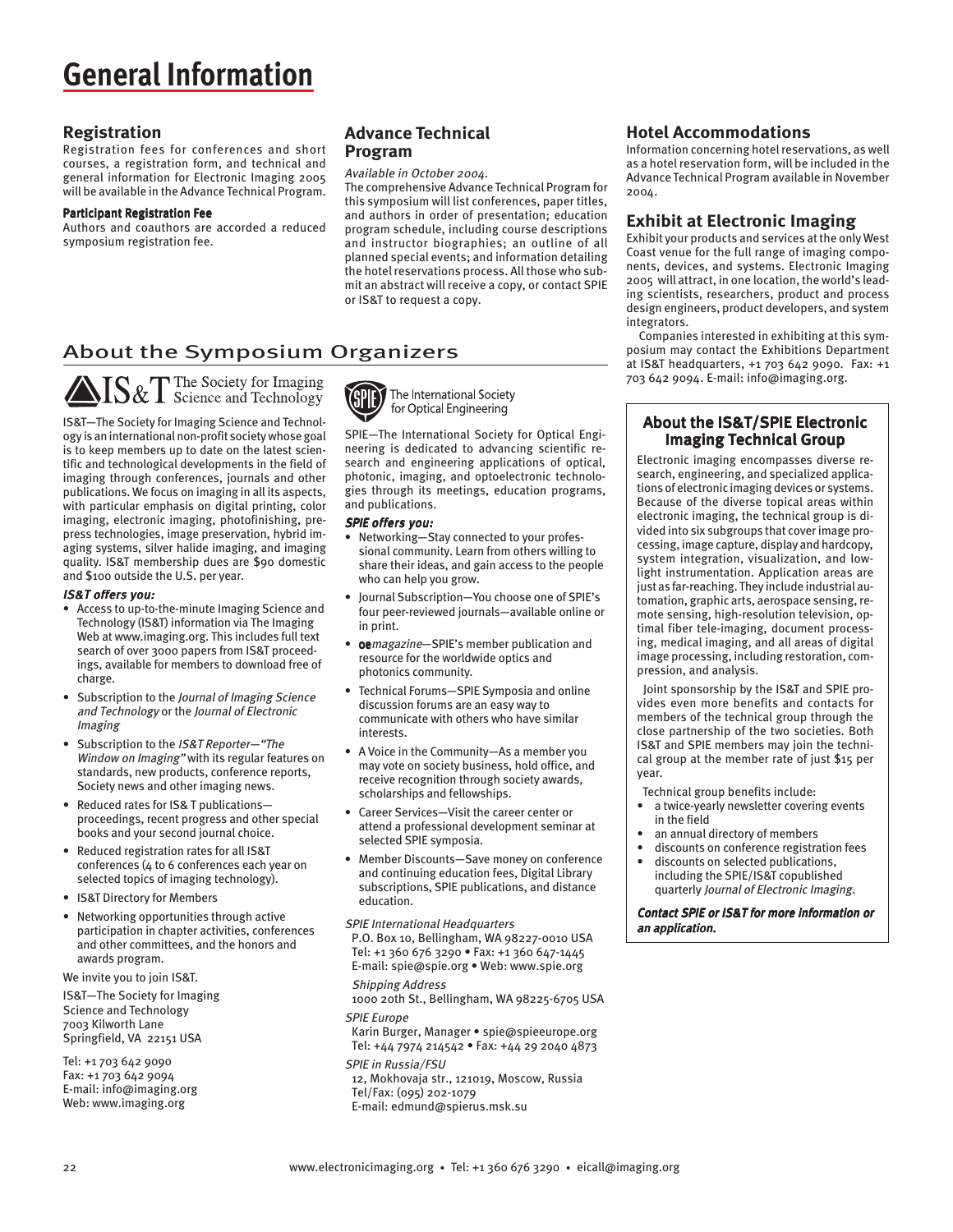# **Submission of Abstracts**

### *Request Your Copy of the Technical Program.*

Here's how:



#### *1.* **Submit an abstract.** Persons who submit

an abstract will automatically receive a copy of the program.

*2.* **Request an Advance Technical Program.** Only those who submit an abstract or request a program will receive one.

#### **SPIE—The International Society for Optical Engineering** P.O. Box 10, Bellingham, WA 98227-0010 USA

Tel: +1 360 676 3290 Fax: +1 360 647 1445 spie@spie.org www.spie.org

#### IS&T—The Society for Imaging Science and Technology

7003 Kilworth Lane Springfield, VA 22151 USA

Tel: +1 703 642 9090 Fax: +1 703 642 9094 info@imaging.org www.imaging.org

On-site Proceedings are published in advance for distribution at the meeting.

Manuscripts for onsite books are due 12 weeks before the meeting.

\*\*Post-meeting Proceedings are published approximately 8 to 12 weeks after the meeting. Manuscripts are due about 4 weeks before the meeting.

## **Electronic C**

Abstract Due Date: 5 July 2004

- Manuscript Due Date for Onsite Proceedings: 25 October 2004
- \*\* Manuscript Due Date: 20 December 2004

Final Summary Due Date: 15 November 2004

ALL DUE DATES MUST BE STRICTLY OBSERVED

\*

### IMPORTANT!

Submissions imply the intent of at least one author to register, attend the symposium, present the paper (either orally or in poster format), and submit a full-length manuscript for publication in the conference Proceedings.

All authors (including invited or solicited speakers), program committee members, and session chairs are responsible for registering and paying the reduced author, session chair, program committee registration fee. (Current IS&T or SPIE Members receive a discount on the registration fee.)

#### Instructions for Submitting Abstracts via Web You are STRONGLY ENCOURAGED to submit abstracts using the "submit an abstract" link at: www.electronicimaging.org

#### Submitting directly on the Web ensures that your abstract will be immediately accessible by the conference chair for review through MySPIE, the author/chair web site.

Please note! When submitting your abstract you must provide contact information for all authors, summarize your paper, and identify the **contact author** who will receive correspondence about the submission and who must submit the manuscript and all revisions. Please have this information available before you begin the submission process.

First-time users of MySPIE can create a new account by clicking on the create new account link.

#### Your abstract submission must include all of the following:

#### 1. PAPER TITLE

- 2. AUTHORS (principal author first) For each author: First (given) name (initials not acceptable), Last (family) name, Affiliation, Mailing address, Telephone, Fax, and Email address.
- 3. PRESENTATION PREFERENCE "Oral Presentation" or "Poster Pre sentation."
- 4. PRINCIPAL AUTHOR'S BIOGRAPHY Approximately 50 words.
- 5. ABSTRACT TEXT Please see individual Call for Papers for Sub mission requirements.
- 6. KEYWORDS Maximum of five keywords.

If you do not have web access, you may E-MAIL each abstract separately to: abstracts@spie.org in ASCII text (not encoded) format. There will be a time delay for abstracts submitted via email as they will not be immediately processed for chair review.

IMPORTANT! To ensure proper processing of your abstract, the SUBJECT line must include only:

#### SUBJECT: Conf Code (for example: EI101)

#### **Final Summary**

Accepted authors will receive instructions for the 200-word final summary. The final summaries will be published and available at the meeting.

#### Conditions of Acceptance

- Authors are expected to secure funding for registration fees, travel, and accommodations, independent of IS&T/SPIE, through their sponsoring organizations before submitting abstracts.
- Only original material should be submitted.
- Commercial papers, papers with no new research/development content, and papers where supporting data or a technical description cannot be given for proprietary reasons will not be accepted for presentation in this symposium.
- Abstracts should contain enough detail to clearly convey the approach and the results of the research.
- Government and company clearance to present and publish should be final at the time of submittal. If you are a DoD contractor, allow at least 60 days for clearance. Authors are required to warrant to SPIE/IS&T in advance of publication of the Proceedings that all necessary permissions and clearances have been obtained, and that submitting authors are authorized to transfer copyright of the paper to SPIE/IS&T.

#### Review, Notification, Program Placement

- To ensure a high-quality conference, all abstracts and Proceedings manuscripts will be reviewed by the Conference Chair/Editor for technical merit and suitability of content. Conference Chair/Editors may require manuscript revision before approving publication, and reserve the right to reject for presentation or publication any paper that does not meet content or presentation expectations. SPIE/IS&T's decision on whether to accept a presentation or publish a manuscript is final.
- Applicants will be notified of abstract acceptance by mail no later than 25 October 2004. Early notification of acceptance will be placed on the Web the week of 27 September 2004 at www.electronicimaging.org
- Final placement in an oral or poster session is subject to the Chairs' discretion. Instructions for oral and poster presentations will be included in your author kit. All oral and poster presentations are included in the Proceedings, and require presentation at the meeting and submission of a manuscript.

### Proceedings

- These conferences will result in full-manuscript Chairs/Editorreviewed volumes published in the Proceedings.
- Correctly formatted, ready-to-print manuscripts submitted in English are required for all accepted oral and poster presentations. Electronic submissions are recommended, and result in higher quality reproduction. Submission must be provided in PostScript created with a printer driver compatible with SPIE's online Electronic Manuscript Submission system. Instructions are included in the author kit and from the "Author Info" link at the conference website.
- Authors are required to transfer copyright of the manuscript to SPIE/IS&T or to provide a suitable publication license.
- Papers published are indexed in leading scientific databases including INSPEC, Ei Compendex, Chemical Abstracts, International Aerospace Abstracts, Index to Scientific and Technical Proceedings and NASA Astrophysical Data System.
- Late manuscripts may not be published in the conference Proceedings, whether the conference volume will be published before or after the meeting. The objective of this policy is to better serve the conference participants as well as the technical community at large, by enabling timely publication of the Proceedings.
- ence Chairs/Editors. Papers not presented at the meeting will not be published in the conference Proceedings, except in the case of exceptional circumstances at the discretion of SPIE, IS&T, and the Confer-

**Science and Technology**